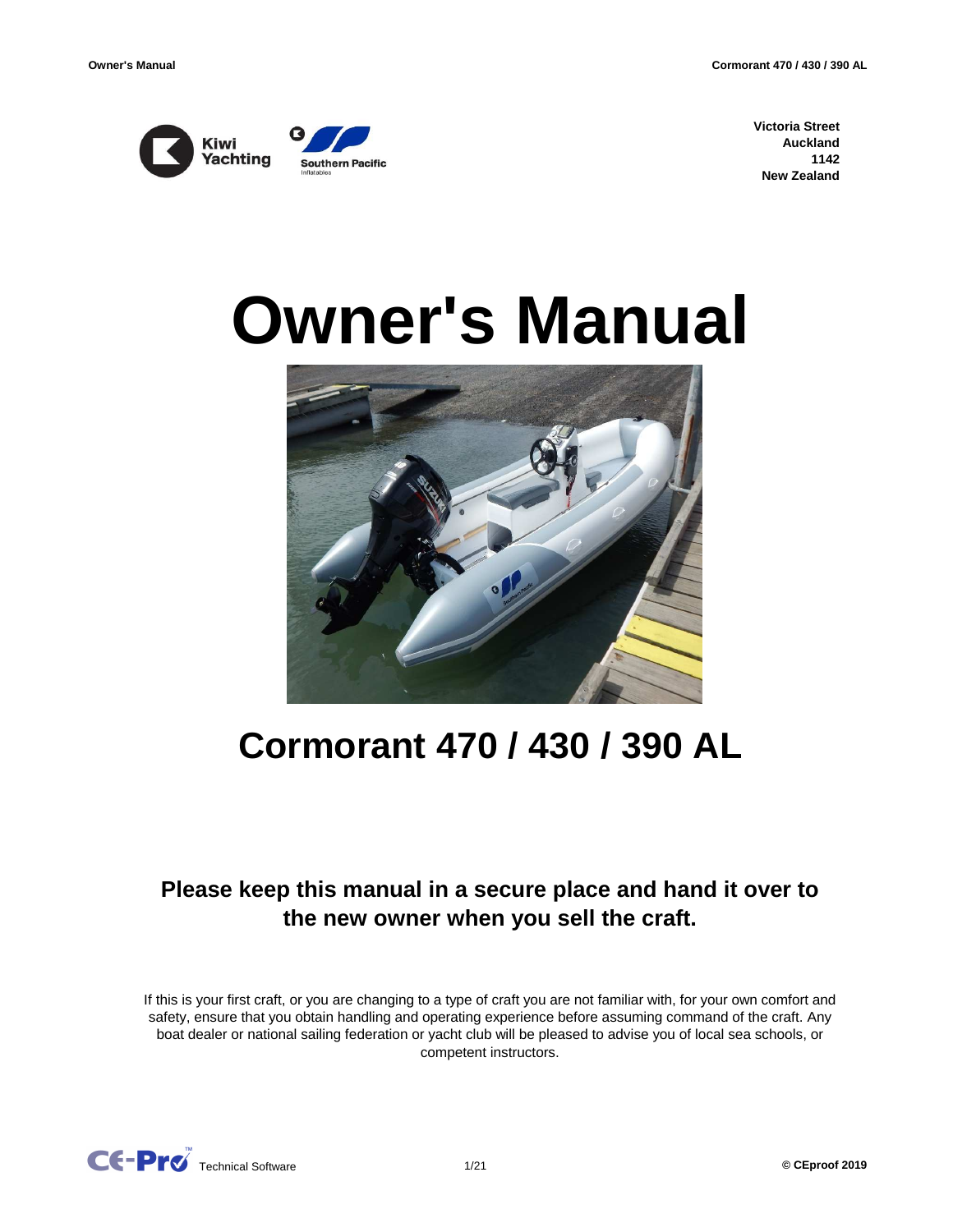## **CONTENTS**

| 8 I EN I S         |                                                 | <b>Section</b>          |   |
|--------------------|-------------------------------------------------|-------------------------|---|
| <b>WELCOME</b>     |                                                 | 1                       |   |
|                    | <b>Boating Experience</b>                       | 1.1                     |   |
|                    | Responsibility                                  | 1.2                     |   |
|                    | <b>ABOUT THIS MANUAL</b>                        | $\overline{\mathbf{2}}$ |   |
|                    | Original Equipment Manufacturer (OEM) Manuals   | $\overline{2.1}$        |   |
|                    | Safety Labels                                   | 2.2                     |   |
|                    | <b>Explanation of Hazard Warnings</b>           | 2.3                     |   |
|                    | <b>GENERAL ARRANGEMENT</b>                      | 3                       |   |
|                    | Boat Identification & CE Marking Classification | 3.1                     |   |
|                    | RCD Design Category Explanation                 | 3.1.1                   |   |
|                    | Principal Dimension Cormorant 470 AL            | 3.2                     |   |
|                    | <b>Hull Size</b>                                | 3.2.1                   |   |
|                    | Maximum Recommended Power                       | 3.2.2                   |   |
|                    | Weights                                         | 3.2.3                   |   |
|                    | Tubes                                           | 3.2.4                   |   |
|                    | <b>Structural Fittings</b>                      | 3.2.5                   |   |
|                    | <b>SYSTEMS DESCRIPTIONS</b>                     | 4                       |   |
|                    | <b>Bilge Pumps</b>                              | 4.1                     |   |
|                    | <b>Electrical System</b>                        | 4.2                     |   |
|                    | DC System                                       | 4.2.1                   |   |
|                    | Fuel System                                     | 4.3                     |   |
|                    | <b>Steering System</b>                          | 4.4                     |   |
|                    | <b>PRE-LAUNCH OBSERVATIONS</b>                  |                         | 5 |
|                    | <b>Recommended Safety Equipment</b>             | 5.1                     |   |
|                    | Risk of Loss of Stability                       | 5.2                     |   |
|                    | Risk of Flooding                                | 5.3                     |   |
|                    | <b>Risk of Fire</b>                             | 5.4                     |   |
|                    | Risk of Falling Overboard                       | 5.5                     |   |
|                    | <b>NAVIGATION &amp; OPERATION</b>               | 6                       |   |
|                    | Use of Engines                                  | 6.1                     |   |
|                    | <b>Handling Characteristics</b>                 | 6.2                     |   |
|                    | Visibility from the Main Steering Position      | 6.3                     |   |
|                    | Navigation Lights                               | 6.4                     |   |
|                    | Anchoring, Mooring & Towing                     | 6.5                     |   |
|                    | Filling With Fuel                               | 6.6                     |   |
| <b>MAINTENANCE</b> |                                                 | 7                       |   |
|                    | Maintenance & Storage of Tubes                  | 7.1                     |   |
|                    | Maintaining the Electrical System               | 7.2                     |   |
|                    | Winter Storage                                  | 7.3                     |   |
|                    | Maintaining the Power Steering System           | 7.4                     |   |
|                    | <b>ENVIRONMENTAL AWARENESS</b>                  | 8                       |   |
|                    |                                                 |                         |   |
|                    | Leakage of Petrochemicals                       | 8.1                     |   |
|                    | Black & Grey Water                              | 8.2                     |   |
|                    | <b>Household Waste</b>                          | 8.3                     |   |
| Noise              |                                                 | 8.4                     |   |
|                    | Wash / Waves                                    | 8.5                     |   |

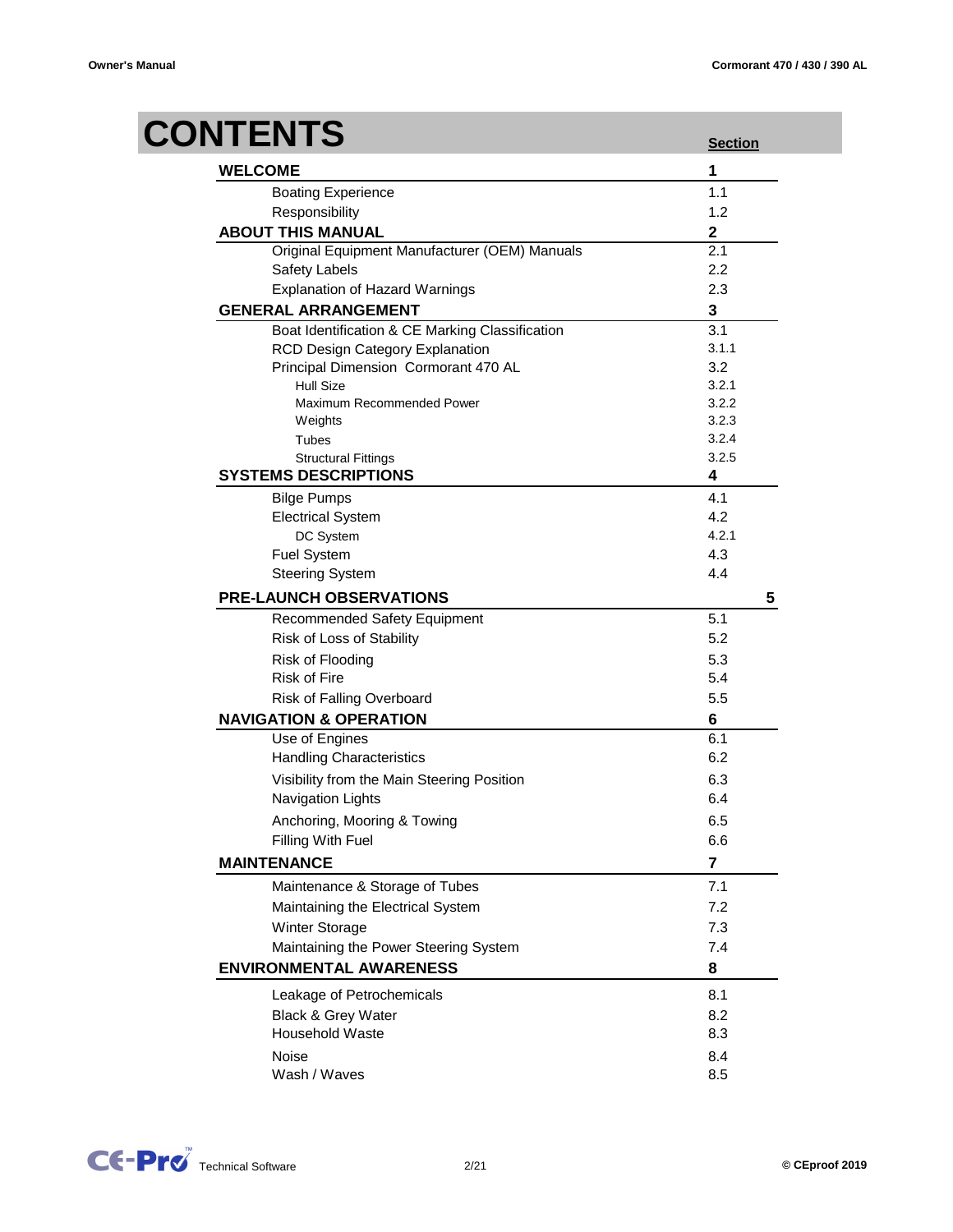**1**

## **WELCOME**

Congratulations on becoming the new owner of a: Cormorant 470 / 430 / 390 AL

Make sure you receive a full explanation of all systems from the person transferring ownership to you.

#### **1.1 Boating Experience**

If this is your first craft, or you are changing to a type of craft you are not familiar with, for your own comfort and safety, ensure that you obtain handling and operating experience before assuming command of the craft.

Any boat dealer or national sailing federation or yacht club will be pleased to advise you of local sea schools, or competent instructors

Regardless of the craft's seaworthiness and its certified design category, protection from freak sea and wind conditions cannot be guaranteed. Beware of offshore winds and currents. The ability, experience and fitness of the crew, therefore, should be taken into consideration before making any voyage.

#### **1.2 Responsibility**

It is the boat owner/operator's responsibility to:

- 1 Know the limitations of your boat;
- 2 Follow the rules of the road;
- 3 Keep a sharp lookout for people and objects in the water;
- 4 Ensure that the anticipated wind and sea conditions will correspond to the design category of your boat and that you and your crew are able to handle the boat in these conditions;
- 5 Never sail when the operator is under the influence of drugs or alcohol;
- 6 Be aware of the crew/passenger's safety at all times;
- 7 Ensure all crew receive suitable training, particularly with regards to location and operation of safety equipment;
- 8 Reduce speed when there is limited visibility, rough water, people in the water nearby, boats, or structures;
- 9 Ensure the craft is properly maintained at all time;
- 10 Have the craft inspected by qualified personnel at regular intervals and whenever a cause for concern is raised; and
- 11 Ensure compliance with all legislation in place in the area of operation. These may include requirements for the carriage of life saving equipment, licensing of the helmsman and respect for the environment.

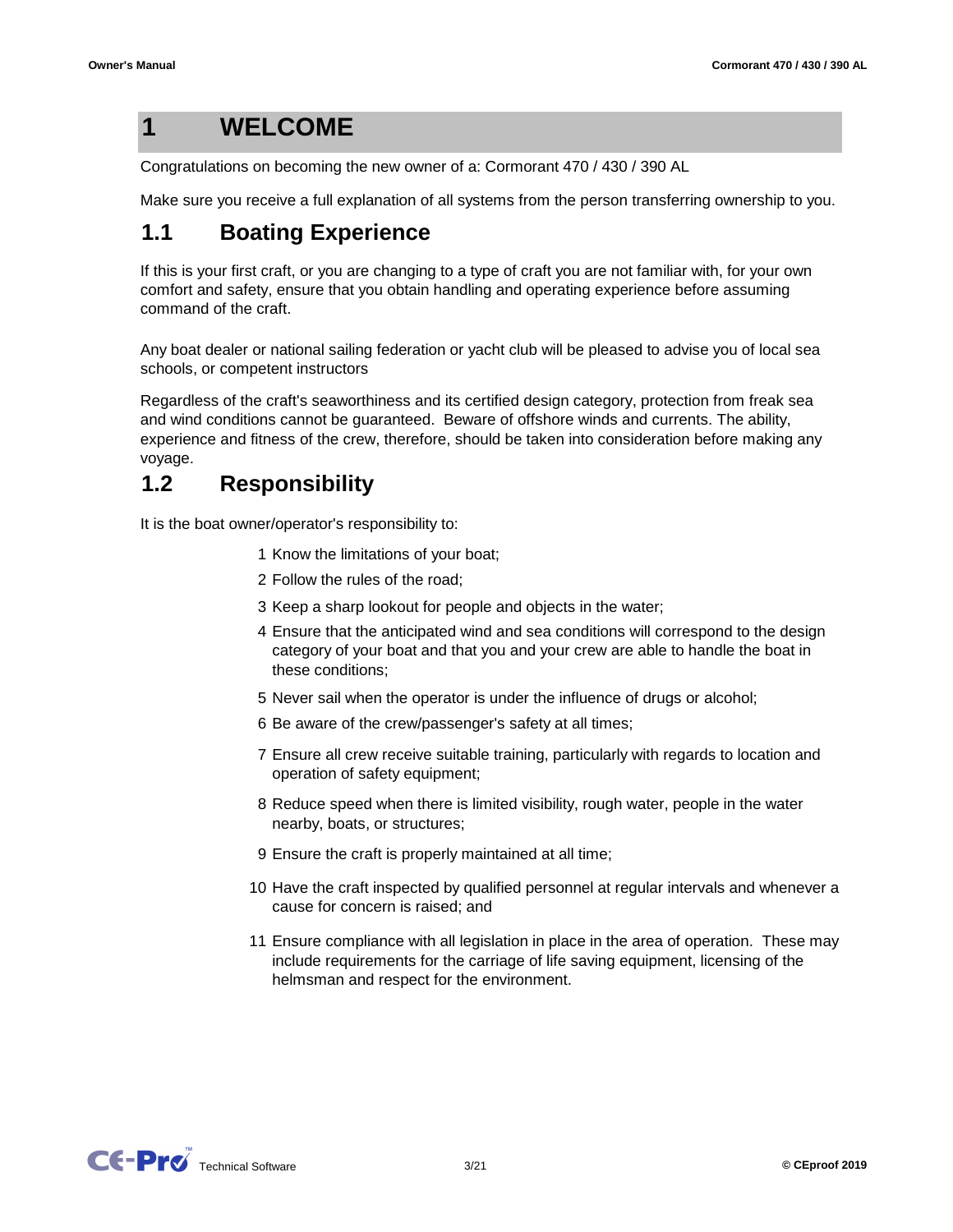#### **2 ABOUT THIS MANUAL**

This manual has been compiled to help you to operate your craft with safety and pleasure. It contains details of the craft; the equipment supplied or fitted its systems and information on their operation. Please read it carefully and familiarise yourself with the craft before using it. Ensure that everyone who will operate the vessel reads this manual before setting out.

This manual complies with the EU Recreational Craft Directive (RCD) and should not be perceived as an exhaustive guide to the vessel. A manual is not a replacement for experience and common sense!

#### **2.1 Original Equipment Manufacturer (OEM) Manuals**

This manual includes important fundamentals regarding equipment supplied by other manufacturers. More detailed information regarding such equipment can be found in manuals provided by the OEM.

A list of these manuals is given here:

Bilge pumps Outboard engine

#### **2.2 Safety Labels**

The craft and this manual show symbols which advise the owner/operator and crew of imperative safety precautions to follow when operating and/or servicing equipment. The following symbols may be found on your craft. They should be respected at all times.

| Hazard - usually followed by text<br>description (see following<br>section) |
|-----------------------------------------------------------------------------|
| <b>Electrical Hazard</b>                                                    |
| Location of fire extinguisher                                               |

| <b>Read the Owners Manual</b>                                      |
|--------------------------------------------------------------------|
| Fuel fill point: letter 'D denotes<br>suitability for 'diesel fuel |
| Dedicated discharge opening<br>for extinguisher                    |

#### **2.3 Explanation of Hazard Warnings**

| Danger      | Denotes an extreme intrinsic hazard exists which would result in high<br>probability of death or irreparable injury if proper precautions are not<br>taken.       |
|-------------|-------------------------------------------------------------------------------------------------------------------------------------------------------------------|
| Warning     | Denotes a hazard exists which can result in injury or death if proper<br>precautions are not taken.                                                               |
| Caution     | Denotes a reminder of safety practices or directs attention to unsafe<br>practices which could result in personal injury or damage to the craft or<br>components. |
| Information | Denotes useful or important facts or suggestions that can greatly<br>enhance safety and efficiency of operations.                                                 |
| Caution     | Do not remove or obstruct any safety label. Replace any label which<br>becomes illegible.                                                                         |

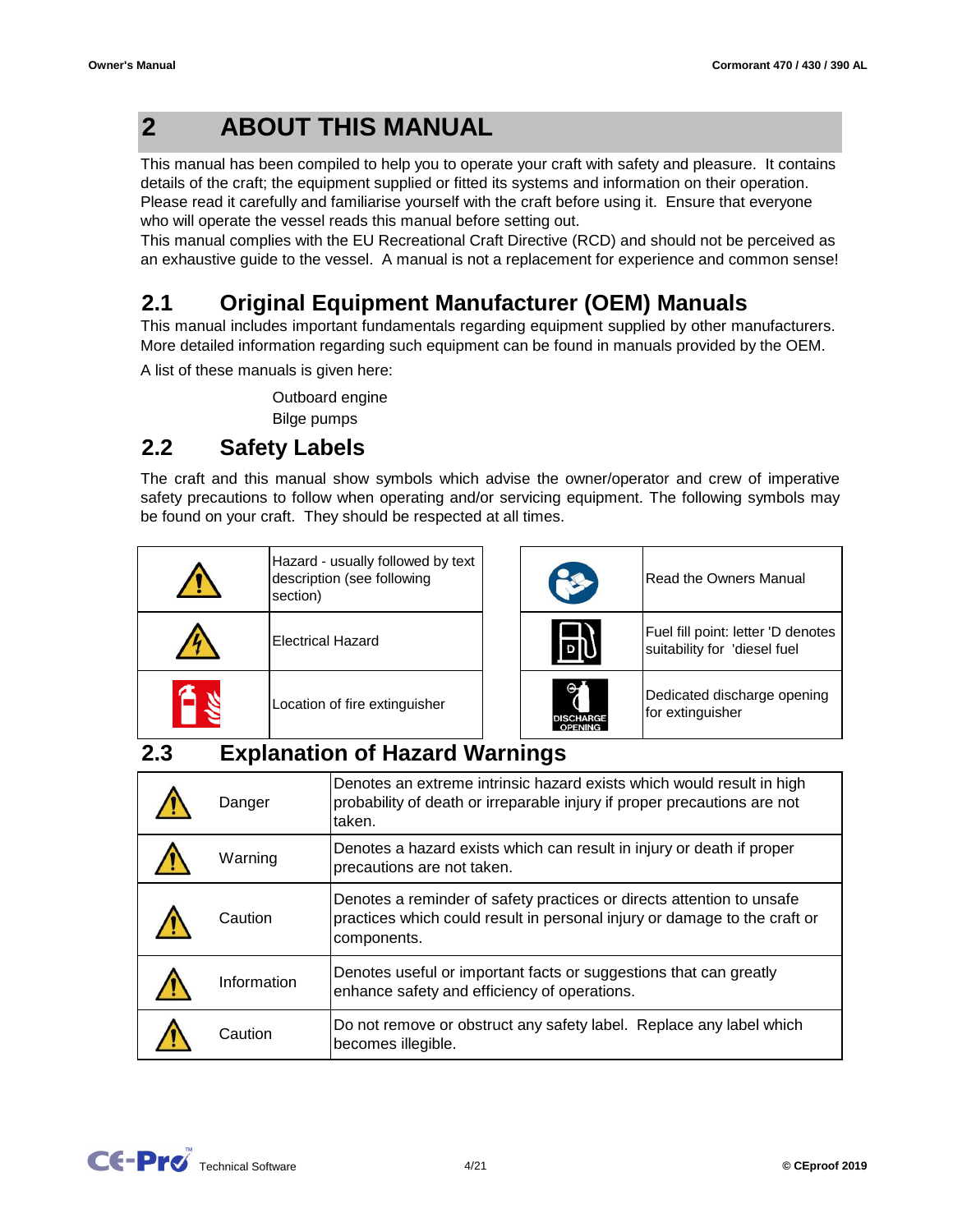

## **GENERAL ARRANGEMENT**



#### **3.1 Boat Identification & CE Marking Classification**

| Type of Boat                                         |        | Cormorant 470 / 430 / 390 AL                                  |   |   |  |
|------------------------------------------------------|--------|---------------------------------------------------------------|---|---|--|
| <b>IManufacturer's Craft Identification Number</b>   |        | NZ-QFXSerieA919                                               |   |   |  |
| <b>Name of Boat Manufacturer</b>                     |        | Kiwi Yachting Consultants T/A Southern<br>Pacific Inflatables |   |   |  |
| <b>RCD</b> Design Category                           |        | A                                                             | B | С |  |
| Maximum recommended number of people                 | adults |                                                               |   |   |  |
| 1 RCD = EU Recreational Craft Directive (2013/53/EU) |        |                                                               |   |   |  |

2 See table in section

3 For maximum weight limit see: 3.2.3

## **3.1.1 RCD Design Category Explanation**

This vessel carries the CE marking (shown here) to indicate that it complies with the EU Recreational Craft Directive. It has been assigned the Design Category explained below:



A watercraft given design category D is considered to be designed to operate in typical steady winds of

Beaufort force 4 or less and the associated significant waves heights of up to 0,3 m and occasional waves of 0,5 m height. Typically such conditions might be encountered on sheltered inland waters, and in coastal waters in fine weather. Depending on atmospheric conditions, winds can gust to about 12 m/s.

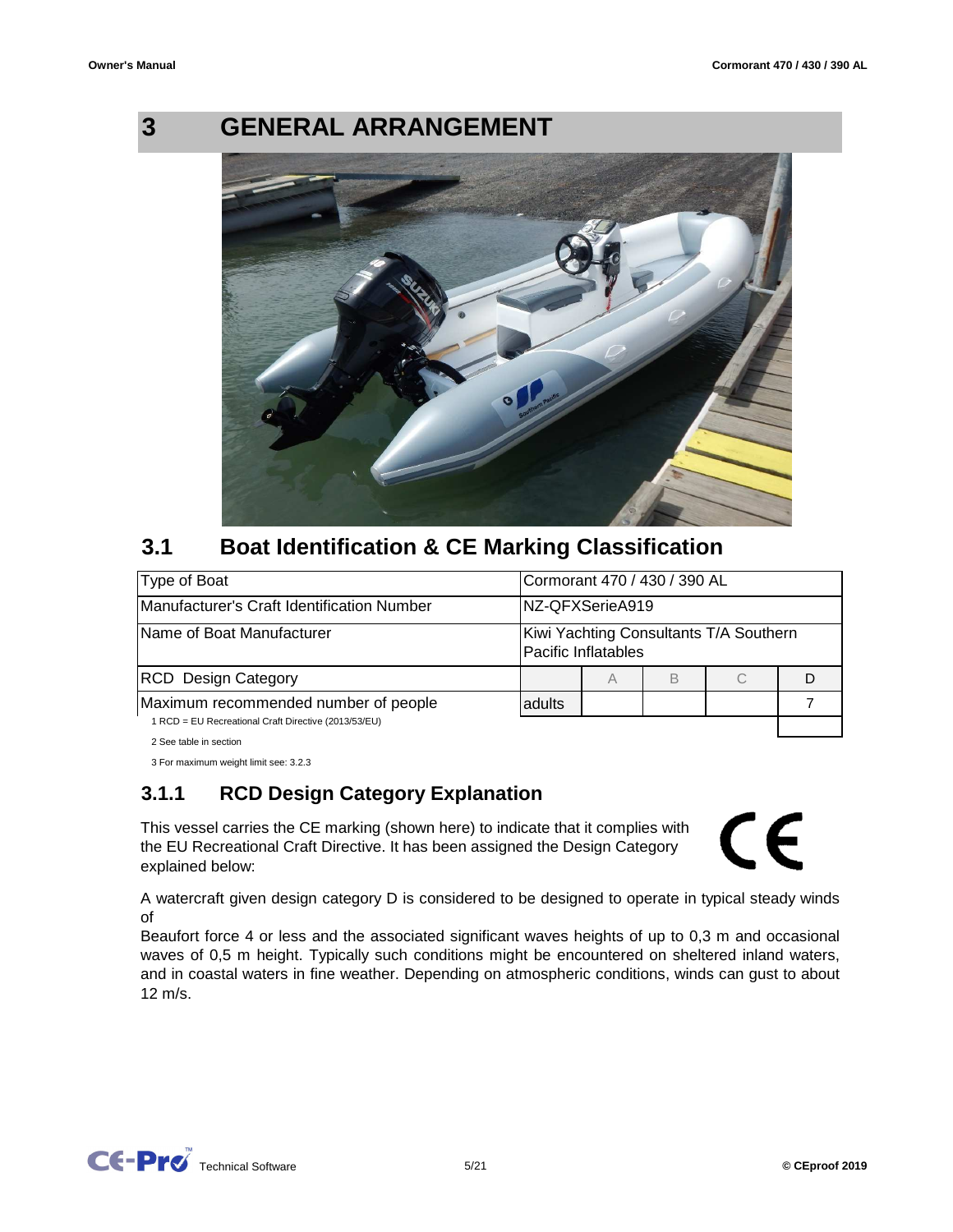#### **3.2 Principal Dimension Cormorant 470 AL**

## **3.2.1 Hull Size**

| Length of Hull        | Lн                      | 4.700  | (m)            |
|-----------------------|-------------------------|--------|----------------|
| Length on waterline   | $L_{WL}$                | 3.500  | (m)            |
| Length - max. overall | $L_{MAX}$               | 4.700  | (m)            |
| Beam of hull          | $B_H$                   | 1.850  | (m)            |
| Beam on waterline     | $B_{WI}$                | 1.000  | (m)            |
| Beam - maximum        | $B_{MAX}$               | 1.850  | (m)            |
| Deadrise Angle        | β                       | 18.000 | $(\text{deg})$ |
| Freeboard fwd         | $\mathsf{F}_\mathsf{F}$ | 0.710  | (m)            |
| Freeboard amidships   | $F_M$                   | 0.520  | (m)            |
| Freeboard aft         | $F_A$                   | 0.220  | (m)            |
| Maximum draft         |                         | 0.531  | (m)            |
| Air draft: max.       | $H_A$                   | 1.350  | (m)            |
|                       |                         |        |                |

#### **3.2.2 Maximum Recommended Power**

Power measurement to EN ISO 8665 Marine propulsion engines and systems - Power measurements and declarations

| Horsepower       | 50 | $(hp)$ (metric) |
|------------------|----|-----------------|
| <b>Kilowatts</b> |    | (kM)            |

#### **3.2.3 Weights**

All weights in kilograms (kg)

A 'maximum load' has been used for assessing stability and buoyancy, comprising:

| Maximum Recommended Load (ISO 14946)                  |                                | 692 kg  |
|-------------------------------------------------------|--------------------------------|---------|
| Essential safety equipment & liferaft                 |                                | $14$ kg |
| Maximum Number of Persons                             |                                | 525     |
| Baggage & other carry on weights                      |                                | 125     |
| Heaviest allowable outboard motor                     |                                | 110     |
| Edible stores & provisions                            |                                | 15      |
| Portable fuel tanks                                   |                                | 14      |
|                                                       | Max Load as on Builder's Plate | 789 kg  |
| The boat in the 'empty craft condition' has a mass of |                                | 113 kg  |
| Unladen weight (lightcraft) without engine            |                                | 188 kg  |
| Weight Fully Laden                                    |                                | 991 kg  |

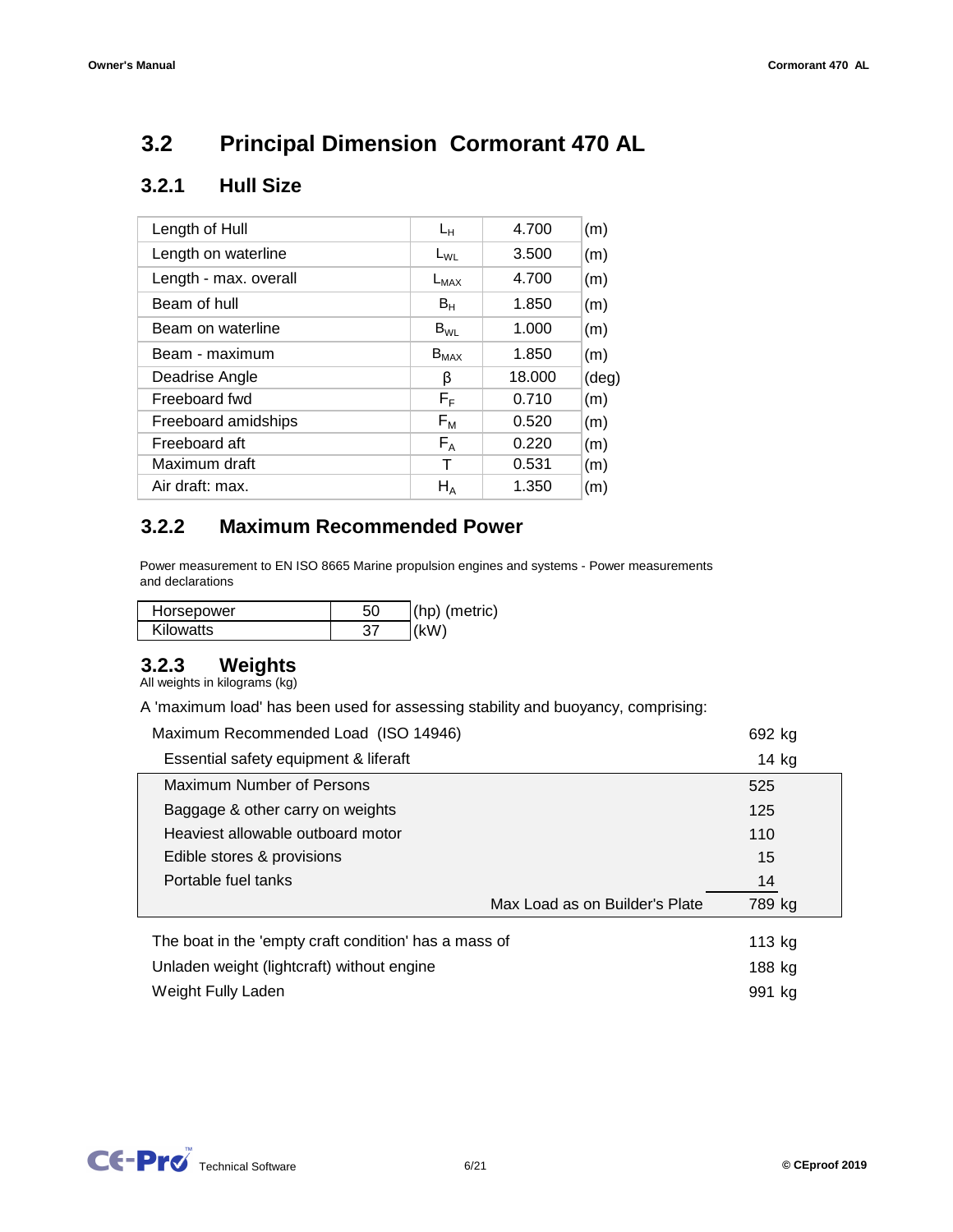#### **3.2 Principal Dimension Cormorant 430 AL**

## **3.2.1 Hull Size**

| Length of Hull        | $L_{H}$                 | 4.300  | (m)            |
|-----------------------|-------------------------|--------|----------------|
| Length on waterline   | $L_{WL}$                | 3.100  | (m)            |
| Length - max. overall | $L_{MAX}$               | 4.300  | (m)            |
| Beam of hull          | $B_H$                   | 1.850  | (m)            |
| Beam on waterline     | $B_{WL}$                | 1.000  | (m)            |
| Beam - maximum        | $B_{MAX}$               | 1.850  | (m)            |
| Deadrise Angle        | β                       | 18.000 | $(\text{deg})$ |
| Freeboard fwd         | $\mathsf{F}_\mathsf{F}$ | 0.710  | (m)            |
| Freeboard amidships   | $F_{\mathsf{M}}$        | 0.520  | (m)            |
| Freeboard aft         | $F_A$                   | 0.230  | (m)            |
| Maximum draft         | т                       | 0.490  | (m)            |
| Air draft: max.       | $H_A$                   | 1.350  | (m)            |

#### **3.2.2 Maximum Recommended Power**

Power measurement to EN ISO 8665 Marine propulsion engines and systems - Power measurements and declarations

| Horsepower       | $(hp)$ (metric) |
|------------------|-----------------|
| <b>Kilowatts</b> | (kW)            |

## **3.2.3 Weights**

All weights in kilograms (kg)

A 'maximum load' has been used for assessing stability and buoyancy, comprising:

| Maximum Recommended Load (ISO 14946)                  |                                | 648 kg  |
|-------------------------------------------------------|--------------------------------|---------|
| Essential safety equipment & liferaft                 |                                | $13$ kg |
| Maximum Number of Persons                             |                                | 525     |
| Baggage & other carry on weights                      |                                | 65      |
| Heaviest allowable outboard motor                     |                                | 95      |
| Edible stores & provisions                            |                                | 35      |
| Portable fuel tanks                                   |                                | 16      |
|                                                       | Max Load as on Builder's Plate | 736 kg  |
| The boat in the 'empty craft condition' has a mass of |                                | 105 kg  |
| Unladen weight (lightcraft) without engine            |                                | 133 kg  |
| Weight Fully Laden                                    |                                | 876 kg  |

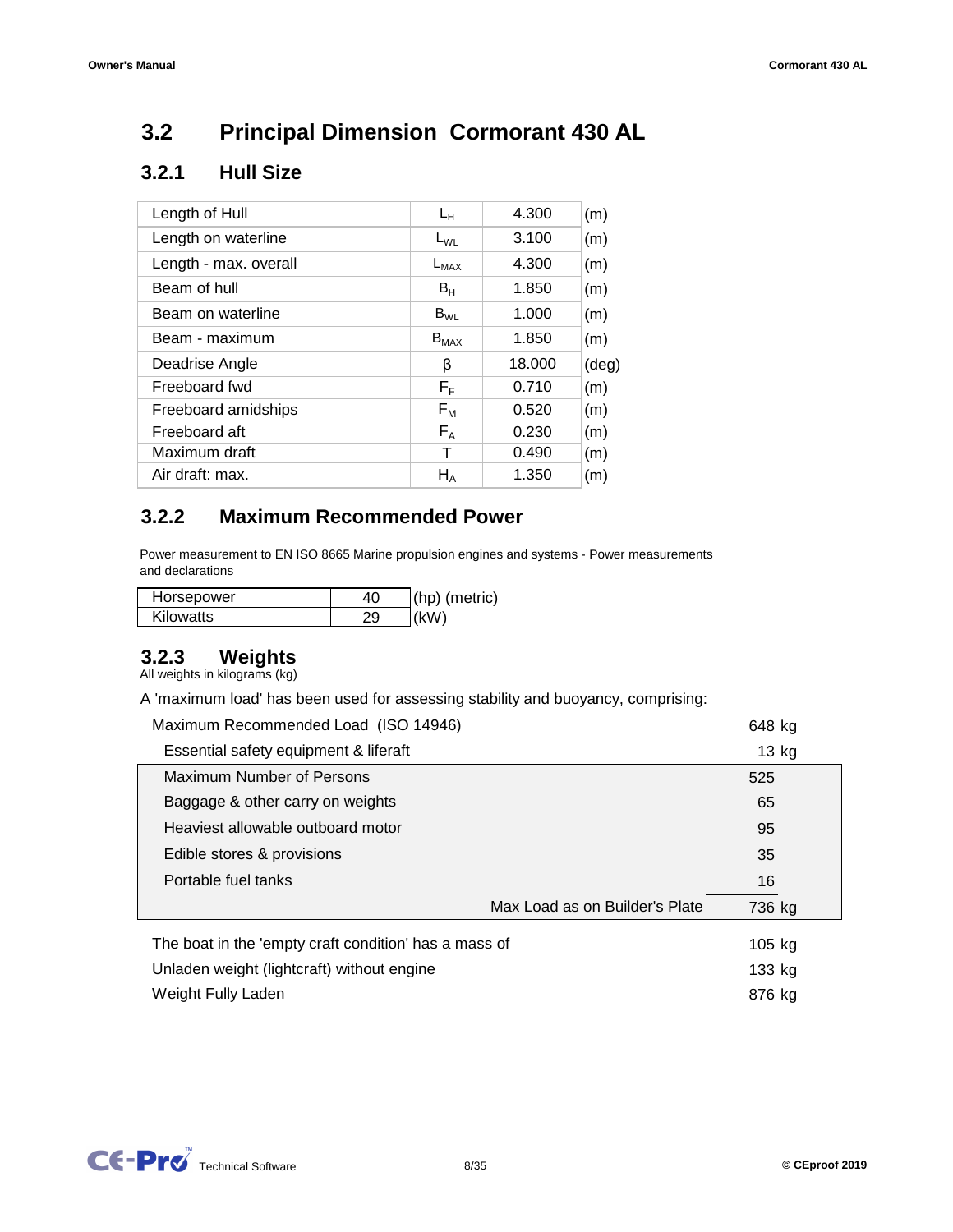#### **3.2 Principal Dimension Cormorant 390 AL**

## **3.2.1 Hull Size**

| Length of Hull        | Lн             | 3.900  | (m)            |
|-----------------------|----------------|--------|----------------|
| Length on waterline   | $L_{WL}$       | 3.000  | (m)            |
| Length - max. overall | $L_{MAX}$      | 3.900  | (m)            |
| Beam of hull          | B <sub>H</sub> | 1.850  | (m)            |
| Beam on waterline     | $B_{WI}$       | 1.200  | (m)            |
| Beam - maximum        | $B_{MAX}$      | 1.850  | (m)            |
| Deadrise Angle        | β              | 16.000 | $(\text{deg})$ |
| Freeboard fwd         | $F_F$          | 0.700  | (m)            |
| Freeboard amidships   | $F_M$          | 0.500  | (m)            |
| Freeboard aft         | $F_A$          | 0.450  | (m)            |
| Maximum draft         | т              | 0.506  | (m)            |
| Air draft: max.       | $H_A$          | 1.350  | (m)            |

#### **3.2.2 Maximum Recommended Power**

Power measurement to EN ISO 8665 Marine propulsion engines and systems - Power measurements and declarations

| Horsepower       | $(hp)$ (metric) |
|------------------|-----------------|
| <b>Kilowatts</b> |                 |

#### **3.2.3 Weights**

All weights in kilograms (kg)

A 'maximum load' has been used for assessing stability and buoyancy, comprising:

| Maximum Recommended Load (ISO 14946)                  |                                | 614 kg  |
|-------------------------------------------------------|--------------------------------|---------|
| Essential safety equipment & liferaft                 |                                | $12$ kg |
| <b>Maximum Number of Persons</b>                      |                                | 525     |
| Baggage & other carry on weights                      |                                | 65      |
| Heaviest allowable outboard motor                     |                                | 90      |
| Portable fuel tanks                                   |                                | 17      |
|                                                       | Max Load as on Builder's Plate | 697 kg  |
| The boat in the 'empty craft condition' has a mass of |                                | 98 kg   |
| Unladen weight (lightcraft) without engine            |                                | 124 kg  |
| Weight Fully Laden                                    |                                | 828 kg  |

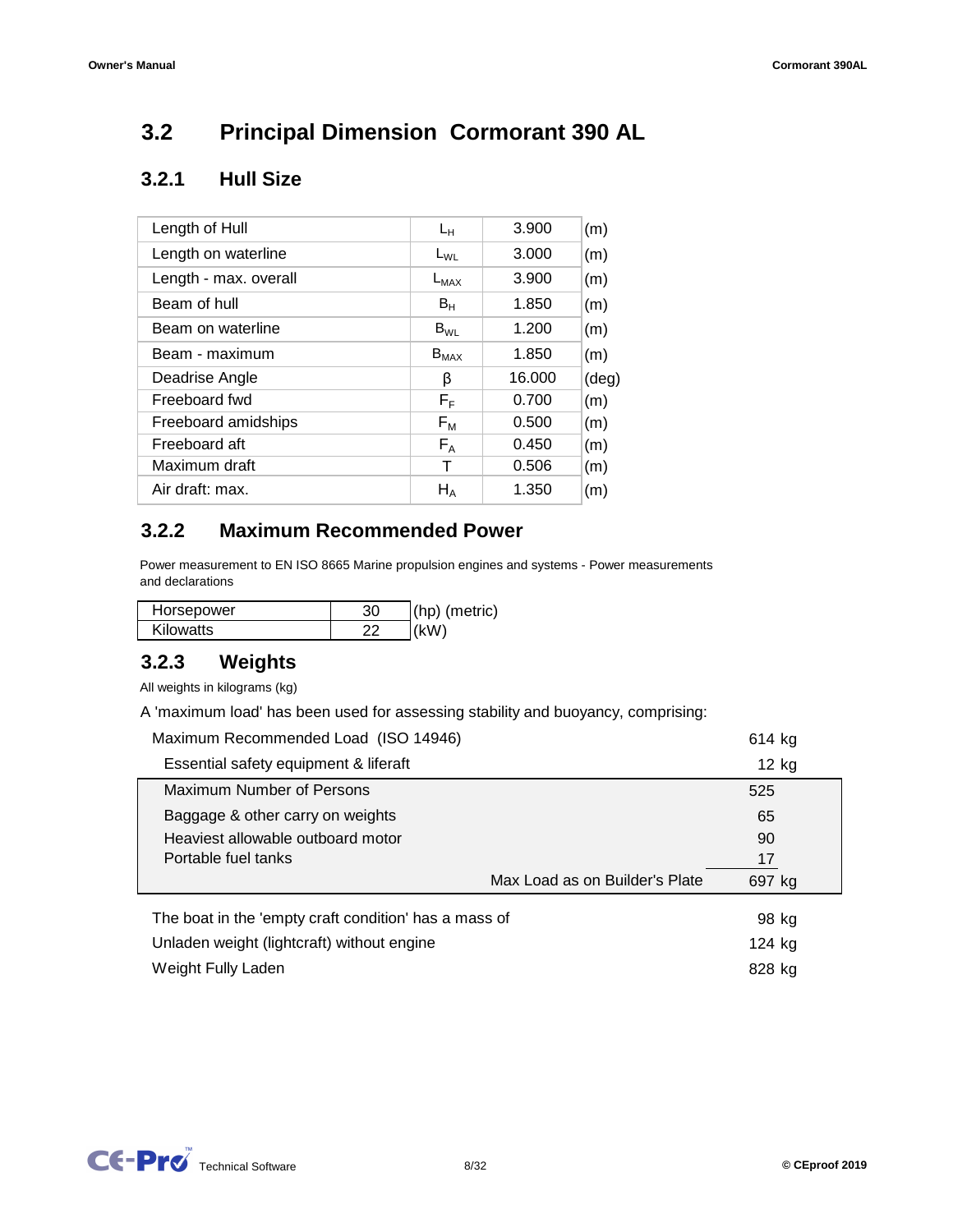#### **3.2.4 Tubes**

Specification: Standard Product: 7307/7318 Valmex-Germany vinyl coated (PVC) Option: ORCA 866 Neoprene

## **3.2.5 Structural Fittings**

Attention is drawn to the completion process whereby structural items, for example steering consoles, seats and superstructures, are installed by parties other than the manufacturer of the boat. These items should be installed to comply with the relevant clauses of ISO 6185-4 so it can be ensured that any such installations do not invalidate the original assessment. Warning

#### **4 SYSTEMS DESCRIPTIONS**

#### **4.1 Bilge Pumps**

Bilge Pumps are fitted as follows:

| <b>Location</b> | <b>Power</b> | Make & Model | Capacity<br>(Litres/min) | <b>Bilge</b><br>Compartment(s) |
|-----------------|--------------|--------------|--------------------------|--------------------------------|
| Bilge aft       | Electric     | Rule         | 32                       | aft sum                        |

The bilge should always be checked after launch. A small amount of water in the bilge is normal. Large amounts of water or any signs of fuel or oil require immediate investigation. Never pump fuel or oil overboard when your boat is in the water.

Check function of pumps regularly & clear debris from their inlets.

It is recommended that a bailer/bucket is carried aboard for emergency bailing purposes. Ensure the bucket is protected against accidental loss.

|  | Warning | Never use flammable solvents (i.e. kerosene) for bilge cleaning, however<br>oily it becomes. |
|--|---------|----------------------------------------------------------------------------------------------|
|--|---------|----------------------------------------------------------------------------------------------|

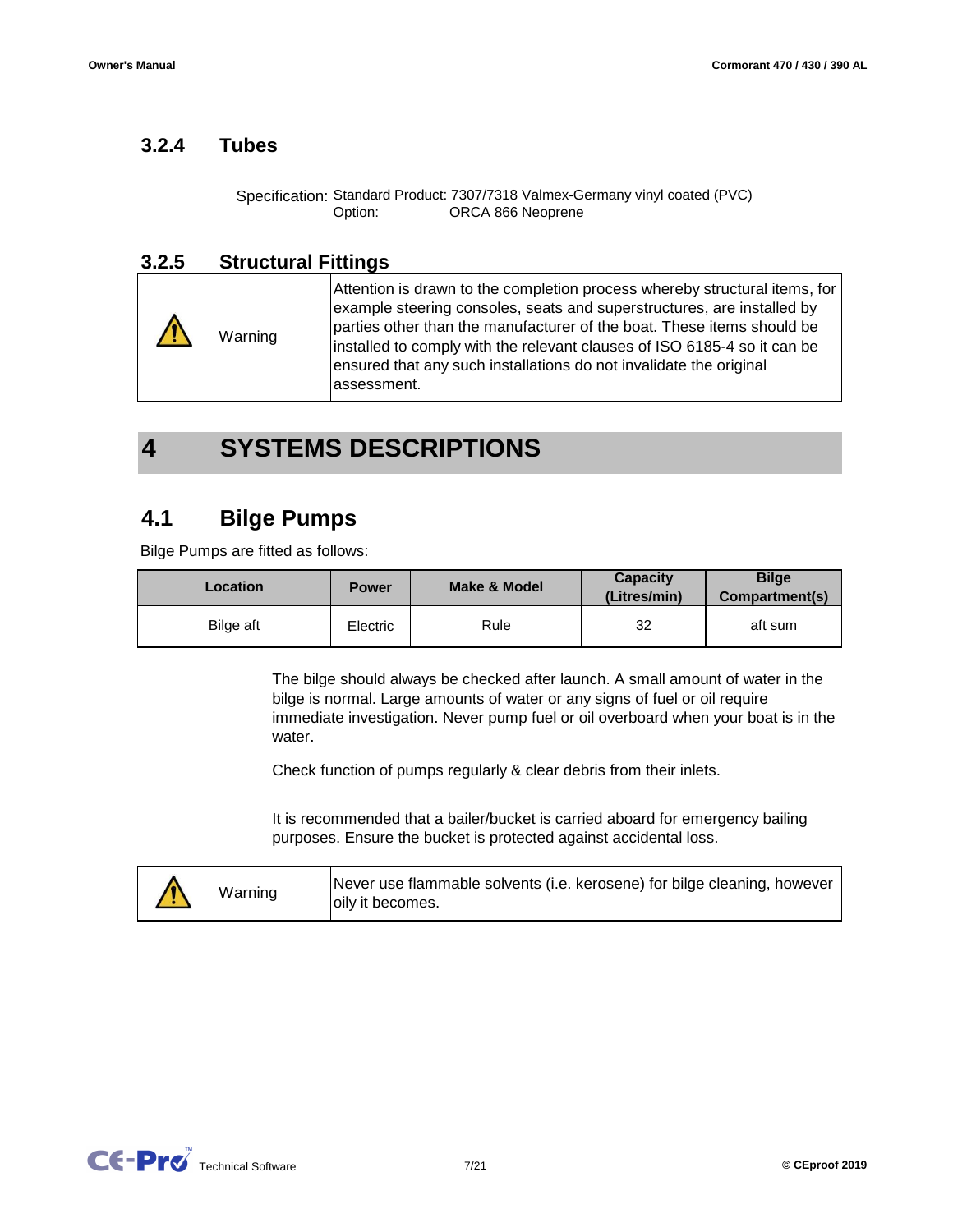#### **4.2 Electrical System**

## ALWAYS……

- Check battery and charging system condition before going to sea
	- Disconnect and remove the battery when the craft is in winter storage (cold weather areas) or long term storage

NEVER……..

- Work on the electrical installation while the system is energised;
- Modify the craft's electrical system or relevant drawings: installation, alterations and maintenance should be performed by a competent marine electrical technician;
- Alter or modify the rated current amperage of overcurrent protective devices;
- Install or replace electrical appliances or devices with components exceeding the rated current amperage of the circuit;
- Leave the craft unattended with the electrical system energised, except automatic bilge-pump, fire protection and alarm circuits.

| Danger |         | Petrol vapour can explode.                                                                                                                       |
|--------|---------|--------------------------------------------------------------------------------------------------------------------------------------------------|
|        |         | Only fit ignition protected, marine parts to replace such items as starters,<br>distributors, alternators, generators, etc.                      |
|        | Warning | Do not use jump leads in the petrol engine/tank space or carry out any<br>activity that could create sparks.                                     |
|        | Warning | Protective terminal covers, such as rubber boots on electrical<br>connections, must be in place at all times except when servicing<br>equipment. |

#### **4.2.1 DC System**

### **Description**

The direct current (DC) electrical system derives its power from the series of batteries listed below. The batteries supply the components listed in tables below which show the settings of the overload protection breakers/fuses.

Refer to the wiring diagrams at the back of the manual for further details.

The DC system consists of the following circuits:

| <b>Battery Bank</b>                        | <b>Voltage</b> | <b>Rating</b> | <b>Battery Location</b> | <b>Disconnect Switch</b> |
|--------------------------------------------|----------------|---------------|-------------------------|--------------------------|
| Starter                                    | 12             |               | in Helm console         | Stbd Helm console        |
| The battery selector switch is located at: |                |               | Stbd Helm console       |                          |

Main DC Panel Board Location:

Helm console

DC fuses are provided in the various circuits as shown in the following table:

### **12 V DC System**

| Circuit    | <b>Rating (A)</b> | <b>Protection</b> |
|------------|-------------------|-------------------|
| Nav Lights |                   |                   |

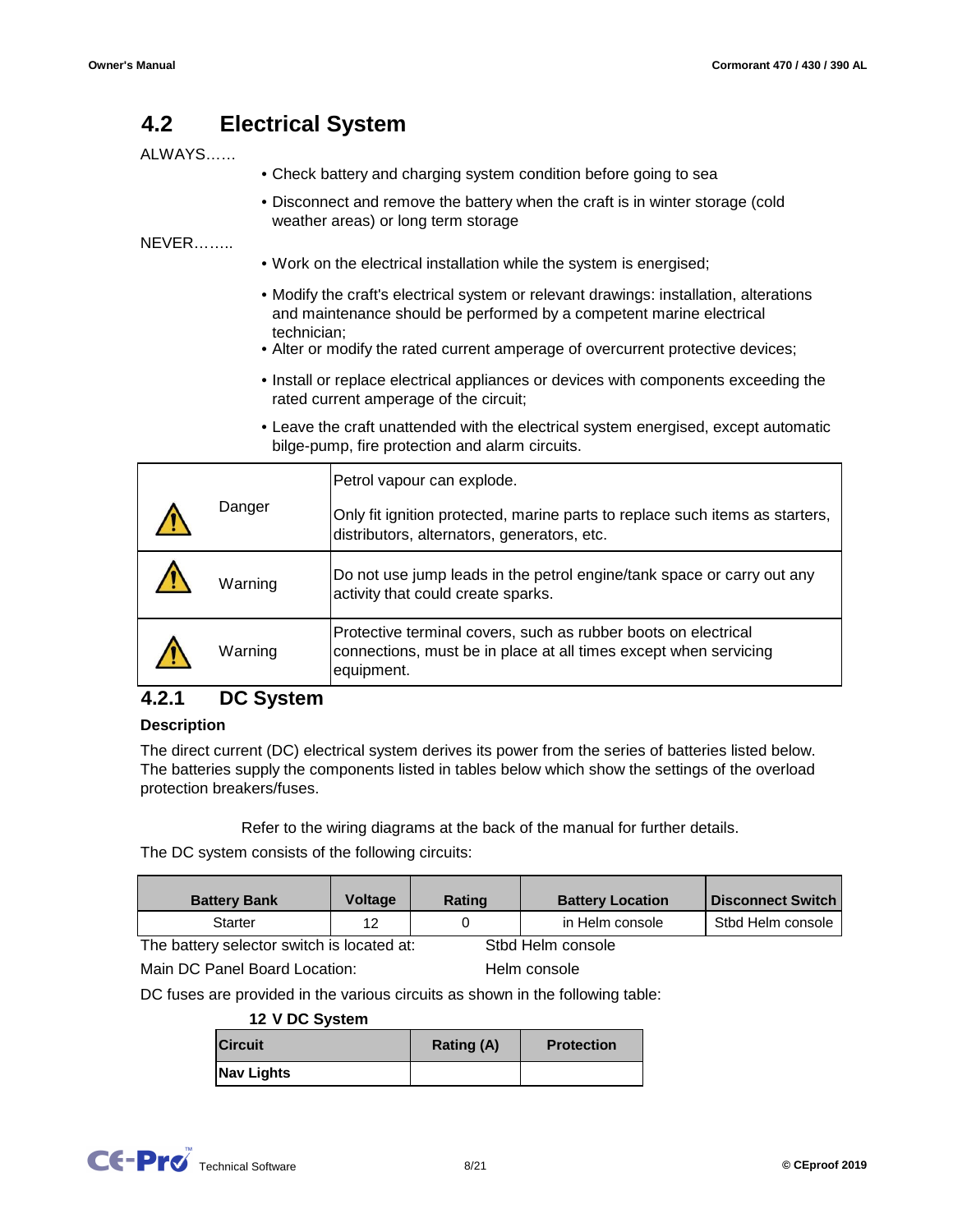## **Removal of Batteries**

To remove the battery cables:

- 1 Turn off all items drawing power from the battery.
- 2 Turn the battery switch to the OFF position
- 3 Remove the negative cable first, then the positive cable. To replace the cables, first replace the positive cable, then the negative.

| Caution | Ensure that the battery space is well ventilated at all times.                                                  |
|---------|-----------------------------------------------------------------------------------------------------------------|
| Caution | When charging and (dis)connecting a battery ensure that no water or<br>metal objects can contact the terminals. |

## **Battery Disconnection**

| Battery selector switch location: | Stbd Helm console                        |
|-----------------------------------|------------------------------------------|
| Disconnect switch location(s):    | See table of batteries on previous page. |

Information Batteries should be disconnected when not in use and especially while the boat is unattended.

| Do not disconnect all batteries while the engine is running; alternator and |
|-----------------------------------------------------------------------------|
|                                                                             |

## **Battery Maintenance**

- 1. Check the fluid levels in the cells (if appropriate for the battery type) approximately every 4 weeks, and weekly in summer and hot zones.
- 2. The fluid level must be between the lower and upper markings.
- 3. Replenish only with distilled water. Do not use metal funnel.
- 4. Coat battery terminal clamps with silicone grease.
- 5. Keep batteries clean and dry.
- 6. The life of some battery types is shortened if drained to zero charge. It is recommended that a battery not be discharged more than 50 percent. If the battery does become run down, recharge it as soon as possible.
- 7. Running the engine to recharge the battery may not be effective. The alternator only creates charging power at higher engine speeds, idling for long periods will not generate enough power to recharge the battery.
- 8. If you need to charge a battery, use only a battery charger designed to charge automotive/marine batteries. Use charger only when batteries are disconnected from the boat's electrical circuit. Follow the charger instructions.
- 9. If your boat will not be used for several weeks remove the batteries from the boat and connect them to a charger.

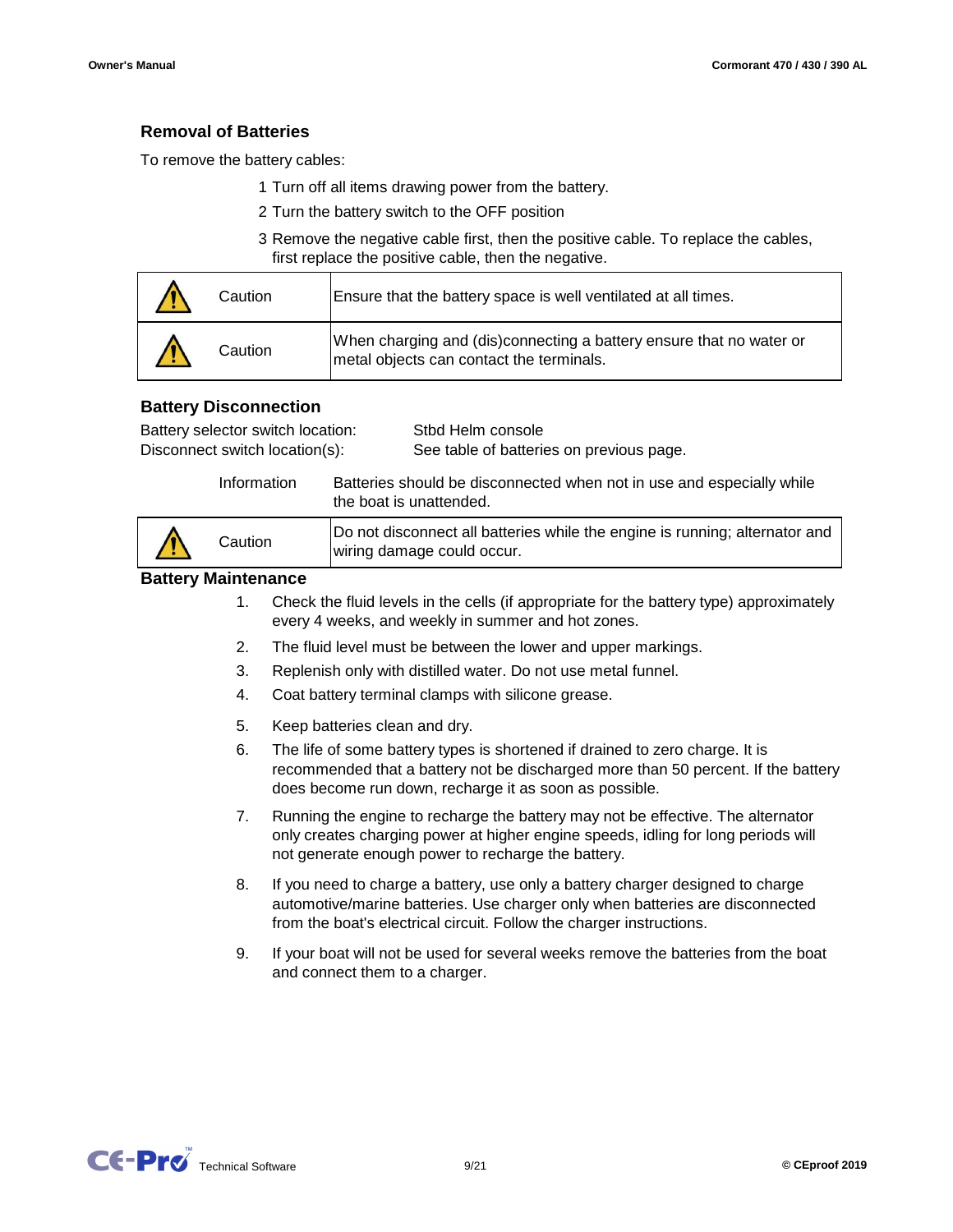#### **4.3 Fuel System**

The craft has:

Portable

Petrol fuel system

The following components are supplied by the fuel system:

| <b>Item</b> | Number Location |
|-------------|-----------------|
| Engine      | loutboard       |

Refer to manufacturer's instructions for details of the above equipment.

| Warning | Do not smoke or use open flame when filling with fuel, when working on<br>the fuel system and when in the engine room.                    |
|---------|-------------------------------------------------------------------------------------------------------------------------------------------|
| Danger  | Never use a flame to check for leaks                                                                                                      |
| Warning | Inspect fuel lines at least annually. Replace if deterioration or openings<br>are found.                                                  |
| Caution | All components that burn fuel require an air supply. Ensure all air intakes<br>are clear before fuel burning components are running.      |
| Warning | If leakage is detected, have the system repaired before further use.<br>System repairs should be made by a competent person.              |
| Danger  | Bio-fuels and fuels that have significant alcohol content, can attack plastic<br>fuel tanks. Such fuels should not be used in this craft. |

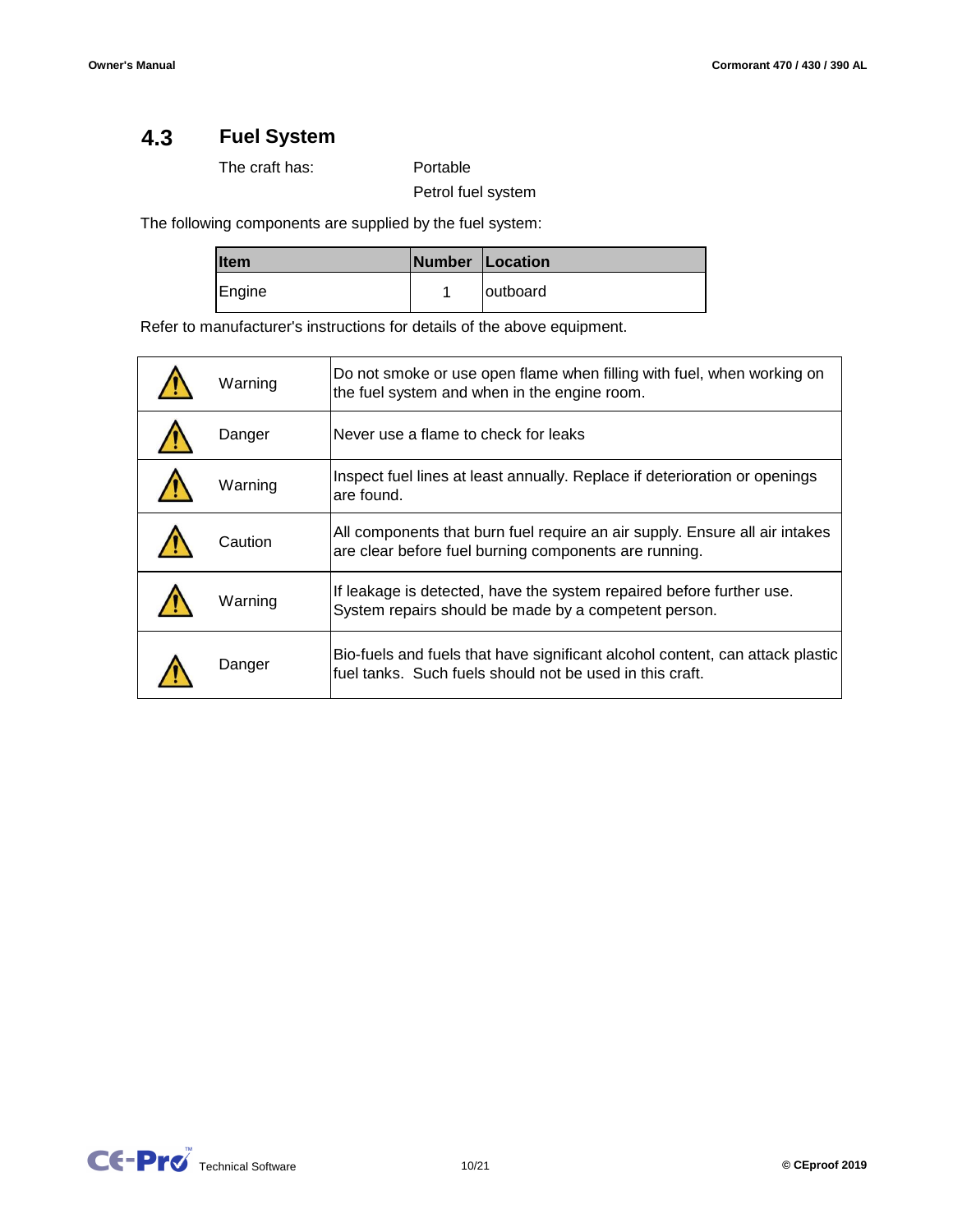#### **4.4 Steering System**

The boat's steering system has the following components: Information

> Mechanism: Direct link/Flexible cable Steering Hardware: Drive unit Turning device: Wheel

The craft is fitted with the following steering position(s):

Helm console

| Caution | Refer to the system manufacturer's documentation for information<br>pertaining to the steering gear.                                                                                                 |
|---------|------------------------------------------------------------------------------------------------------------------------------------------------------------------------------------------------------|
| Caution | All components of the steering system must undergo periodic inspection<br>& maintenance to ensure safe operating conditions. Refer to the<br>maintenance section of this manual for further details. |
| Warning | Failure of the steering system will cause loss of control of your boat. Any<br>change in steering such as looseness, tightness, binding, etc., must be<br>checked immediately by a qualified person. |
| Caution | A kill-chord is provided at the helm so that the engine will cut-out when<br>pulled. The helmsman should connect him/herself to the kill-chord when<br>the engine is running.                        |

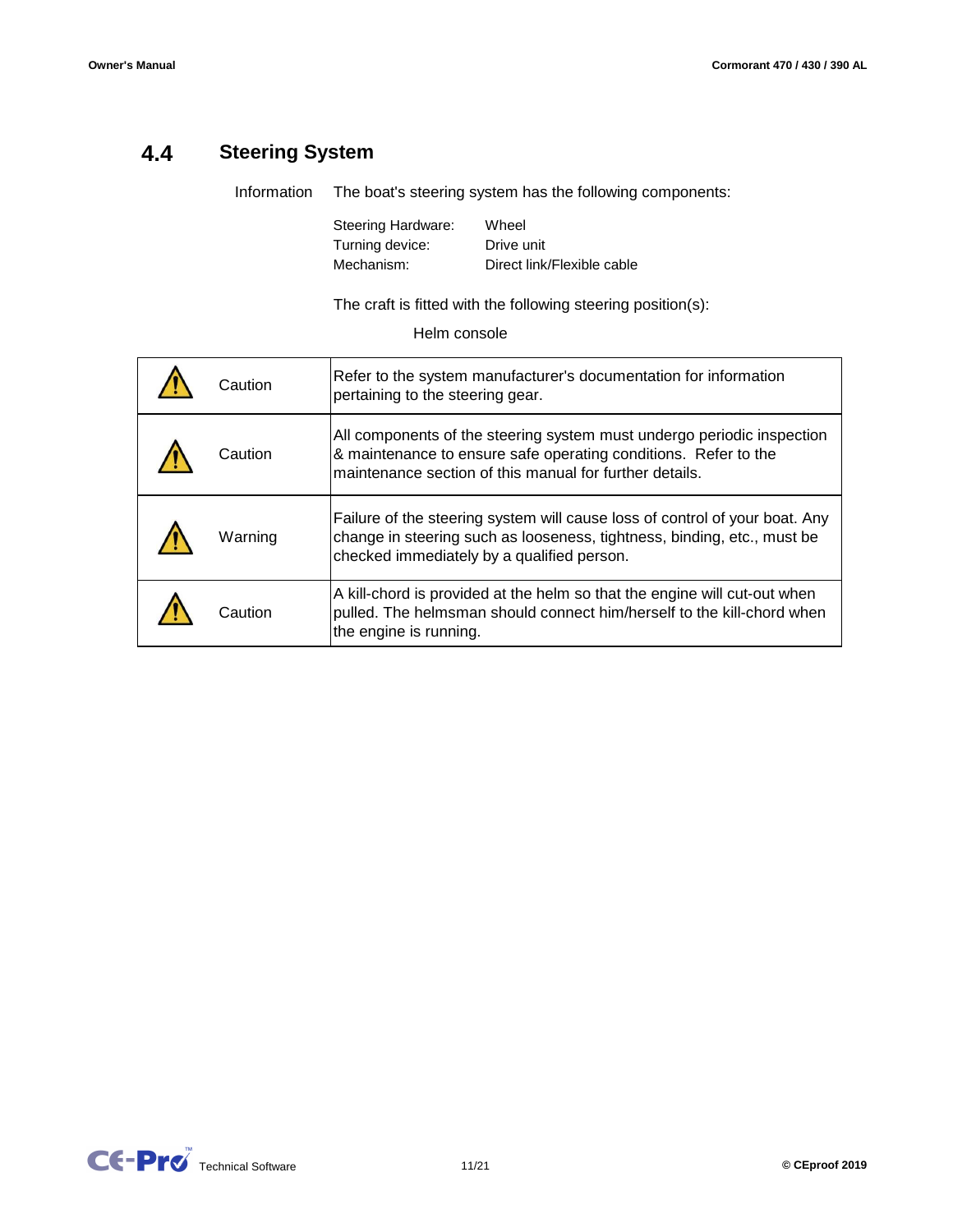#### **5 PRE-LAUNCH OBSERVATIONS**

#### **5.1 Recommended Safety Equipment**

The sea can be unpredictable. Be prepared by carrying the following equipment, as a minimum, at all times.

- 1 Life jacket or buoyancy aid for each person
- 2 Appropriate weatherproof clothing
- 3 Compass
- 4 Charts

**Caution** 

- 5 Anchor and line
- 6 At least 2 warps see section 6.5
- 7 First aid kit including compress and thermal blanket
- 8 Bucket
- 9 Distress flares
- 10 VHF radio
- 11 Binoculars
- 12 Knife in protective sheath
- 13 Drinking water

#### **5.2 Risk of Loss of Stability**

The stability and buoyancy of this boat has been assessed on the basis of the weights specified in section: 3.2.3

| Warning | The boat should never carry more than the manufacturer's recommended<br>load. The load should be suitably distributed, bearing in mind that stability<br>is most significantly reduced by any weight added high up in the boat |
|---------|--------------------------------------------------------------------------------------------------------------------------------------------------------------------------------------------------------------------------------|
| Caution | Stability can also be adversely affected by sloshing fluid. Bilge water<br>should be kept to a minimum                                                                                                                         |
| Warning | Loose equipment can cause damage to the craft and affect stability.<br>Ensure all loose equipment is properly stowed before setting out.                                                                                       |
| Caution | The stability of this boat is significantly reduced at speeds above<br>displacement speed.                                                                                                                                     |
| Caution | Stability may be reduced when towing or lifting heavy weights using a<br>davit or boom.                                                                                                                                        |
| Caution | Breaking waves are a serious stability hazard                                                                                                                                                                                  |

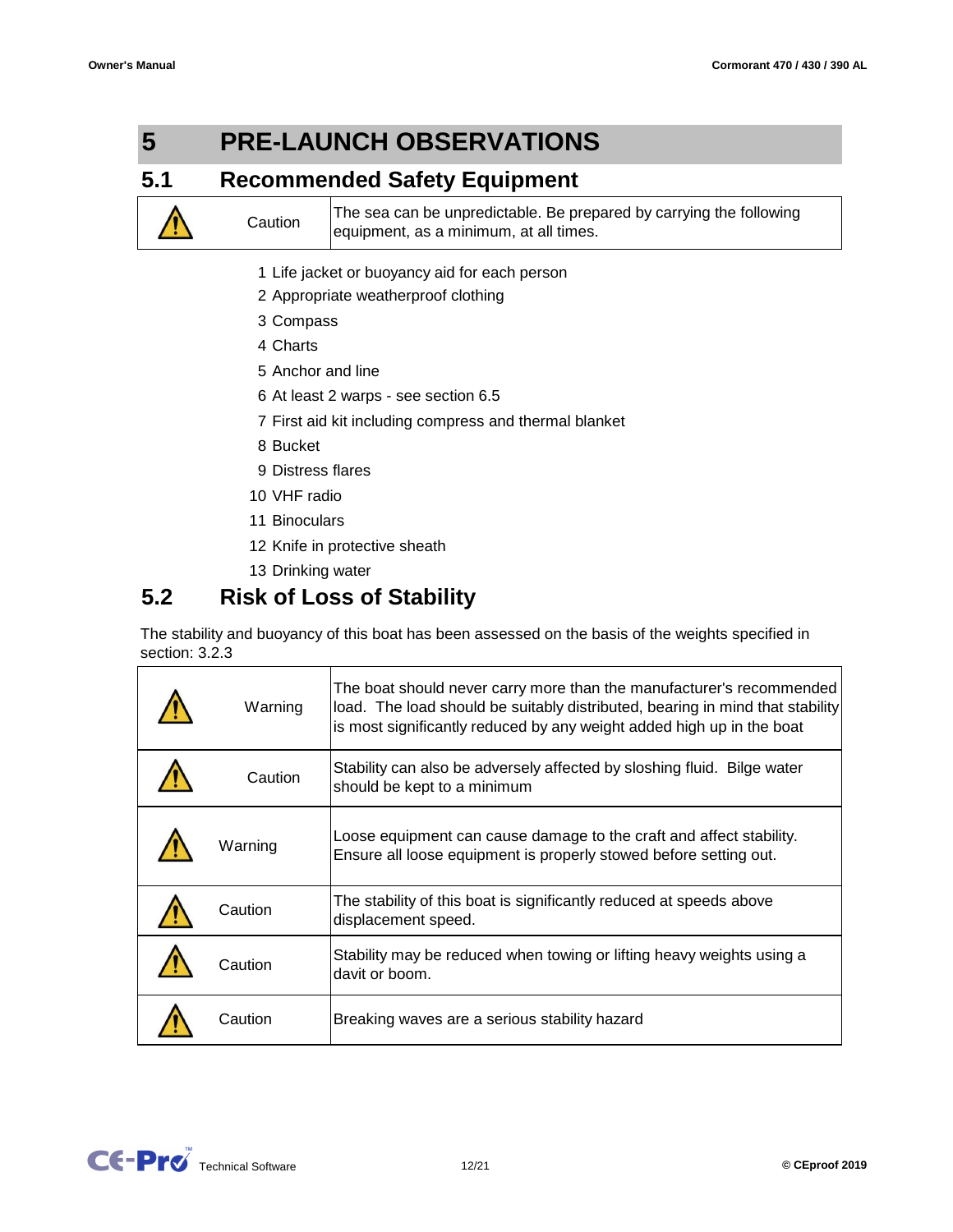|     | Caution                          | In rough weather, hatches, lockers and companionway/doorways should<br>be closed to minimise the risk of water ingress.                                                                                                                                                                     |
|-----|----------------------------------|---------------------------------------------------------------------------------------------------------------------------------------------------------------------------------------------------------------------------------------------------------------------------------------------|
|     | Caution                          | Ensure all limber holes are clear                                                                                                                                                                                                                                                           |
|     | Caution                          | Check function of bilge pumps regularly & clear debris from their inlets.                                                                                                                                                                                                                   |
| 5.4 | <b>Risk of Fire</b>              |                                                                                                                                                                                                                                                                                             |
|     | Information                      | Always keep the bilges clean and check for fuel regularly                                                                                                                                                                                                                                   |
|     | Information                      | <b>NEVER</b><br>• obstruct portable extinguishers in lockers<br>• obstruct safety controls (shut off valves, switches)<br>• modify craft's systems, especially fuel.<br>• fill any fuel tank whilst machinery is running<br>• smoke while handling fuel or gas<br>• use gas lights in craft |
| 5.5 | <b>Risk of Falling Overboard</b> |                                                                                                                                                                                                                                                                                             |
|     | Information                      | The working deck is the area of the boat that is safe for use at all times.<br>Areas outside the specified working deck should only be used whilst<br>leaving or arriving at a mooring or whilst the boat is not underway.                                                                  |
|     |                                  | On this boat, the working deck area is defined as:                                                                                                                                                                                                                                          |
|     |                                  | All inside deck                                                                                                                                                                                                                                                                             |
|     |                                  | For maximum weight limit see:<br>3.2.3                                                                                                                                                                                                                                                      |
|     |                                  | For crew area limits, see section:<br>5.2                                                                                                                                                                                                                                                   |
|     | Warning                          | Most slips and falls occur during boarding and disembarking. Be aware<br>that wet decks can be slippery. Wear slip resistant footwear at all times.                                                                                                                                         |

#### **5.3 Risk of Flooding**

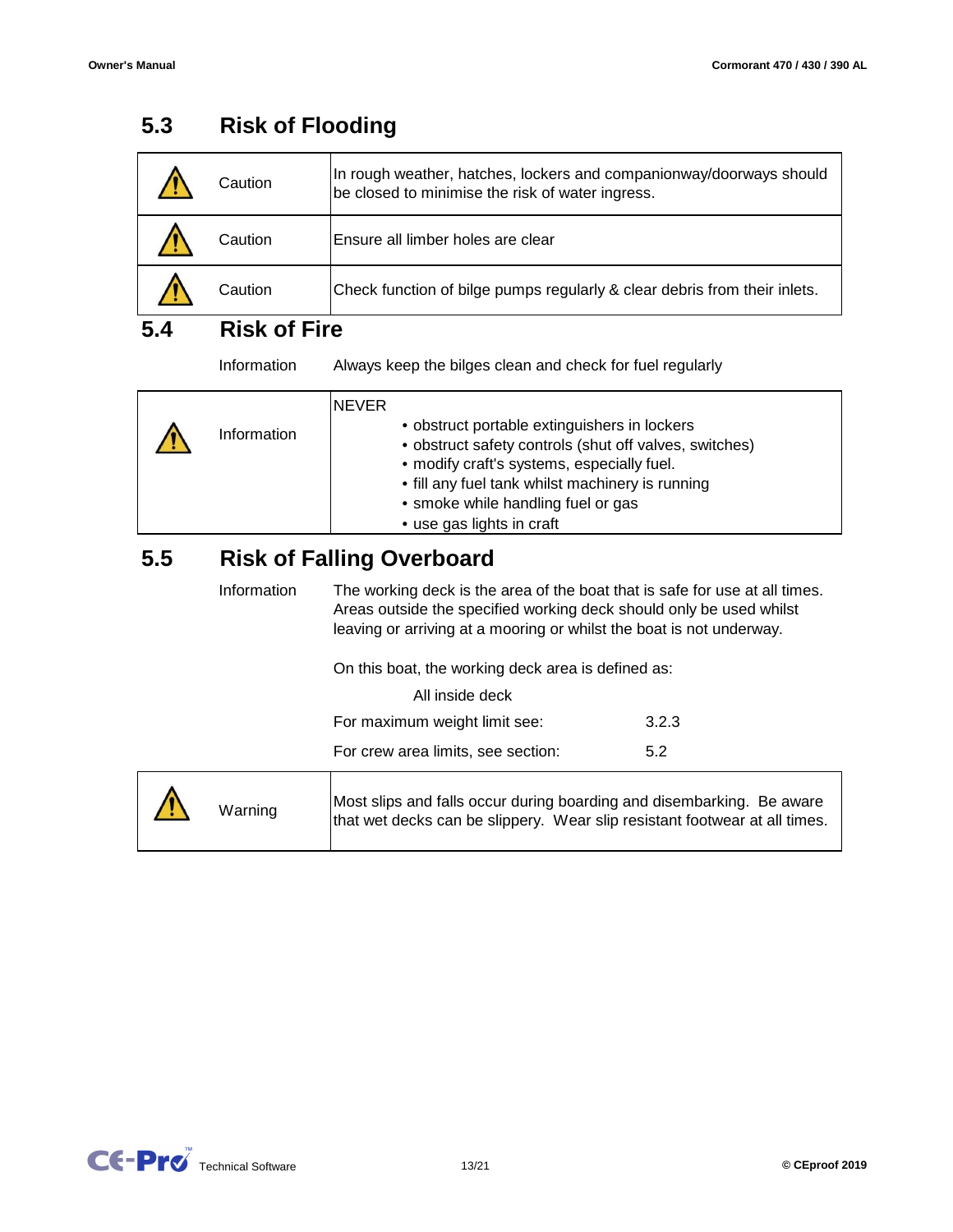#### **6 NAVIGATION & OPERATION**

#### **6.1 Use of Engines**

The craft is fitted with the following motive power:

Engine 4 Stroke spark-ignition- Outboard engines CE Marked

| Cormorant 390 AL - | All Brands 30HP (22 kW) CE marked |
|--------------------|-----------------------------------|
| Cormorant 430 AL - | All Brands 40HP (29 kW) CE marked |
| Cormorant 470 AL - | All Brands 50HP (37 kW) CE marked |

## Propeller depend

| Information | Before starting the engine: |
|-------------|-----------------------------|
|             |                             |

- Check the bilge water level.
- Ensure that ventilation openings are clear to prevent overheating
- Ensure there is sufficient fuel for the anticipated journey including a margin for contingencies.

Take care not to damage fuel lines and check regularly that they are in good condition

Avoid placing flammable materials on or near hot parts.

| Danger  | If a fuel leak or fumes are detected, do not start the engine. Ensure all<br>crew leave the boat and have a qualified person repair the fault as soon<br>as possible.                               |
|---------|-----------------------------------------------------------------------------------------------------------------------------------------------------------------------------------------------------|
| Warning | Controls installed with the motor must have a start-in-gear protection<br>device. It is the owner's responsibility to ensure this is so, should the<br>engine or its controls be repaired/replaced. |
| Caution | So as to avoid high-speed moving parts, never run a motor with the cover<br>removed.                                                                                                                |

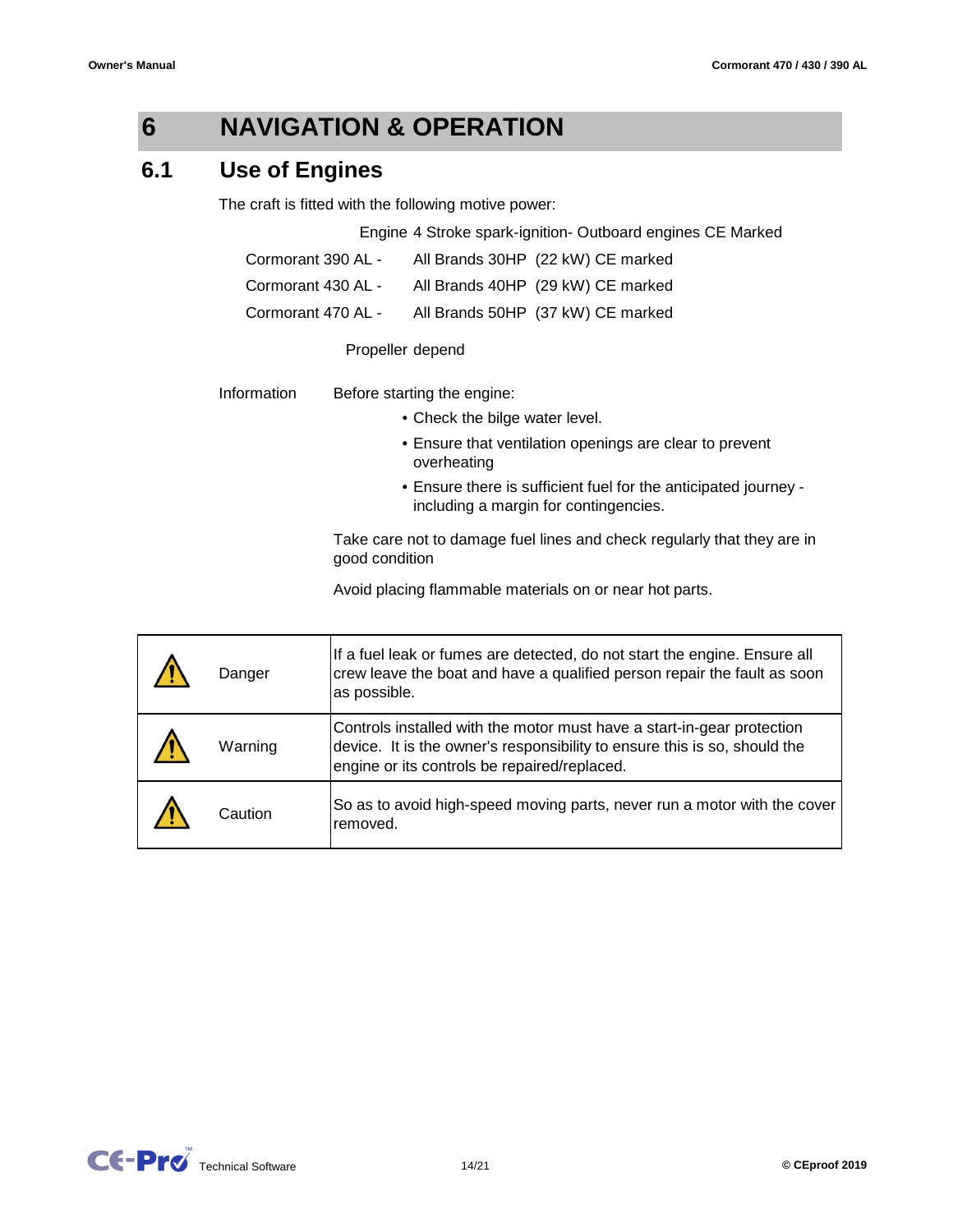#### **6.2 Handling Characteristics**

| Information | This craft is primarily intended to be supported by a combination of<br>buoyancy and planing forces                                                                                                                                                                               |
|-------------|-----------------------------------------------------------------------------------------------------------------------------------------------------------------------------------------------------------------------------------------------------------------------------------|
| Caution     | This craft may be entirely clear of the water for short periods of time in<br>normal operation (i.e. become airborne)                                                                                                                                                             |
| Information | 65 km/h<br>Maximum speed:<br>35 knots                                                                                                                                                                                                                                             |
| Information | Periodic inspection of the propeller for excessive wear or damage is<br>recommended in order to maintain peak performance and to maximise<br>the longevity of the engine.                                                                                                         |
| Information | Ensure all crew are informed about the craft's behaviour.                                                                                                                                                                                                                         |
| Information | Before conducting any rapid acceleration or high-speed manoeuvres,<br>passengers must be warned to sit and hold-on.                                                                                                                                                               |
| Information | The helmsman may have to take sharp avoiding action at any time.<br>Passengers should, therefore, be seated and holding-on when underway.                                                                                                                                         |
| Caution     | Seaways are infinitely variable and all craft can meet conditions that will<br>challenge the boats handling characteristics and/or the helmsman's<br>ability. Proceed with a margin for error at all times. Avoid making sharp<br>turns at speed, particularly in a short seaway. |
| Caution     | It is strongly recommended that helmsmen receive adequate training in<br>boat handling before setting to sea for the first time.                                                                                                                                                  |
| Caution     | Be aware that factors such as altitude, temperature, load, and bottom<br>growth may affect performance.                                                                                                                                                                           |

#### **6.3 Visibility from the Main Steering Position**

Information

Operator vision from the helm can be obstructed by high trim angles of the craft and other factors caused by one or more of the following

- Propulsion engine trim angles conditions:
	- Loading and load distribution
	- Speed
	- Rapid acceleration
	- Transition from displacement to planing mode
	- Sea conditions
	- Rain and spray
	- Darkness and fog
	- Persons or movable gear in operator's field of vision

The international regulations for preventing collisions at sea (COLREG's) and the rules of the road require that a proper lookout be maintained at all times and observance of right of way. Make certain no other vessels are in the path before proceeding.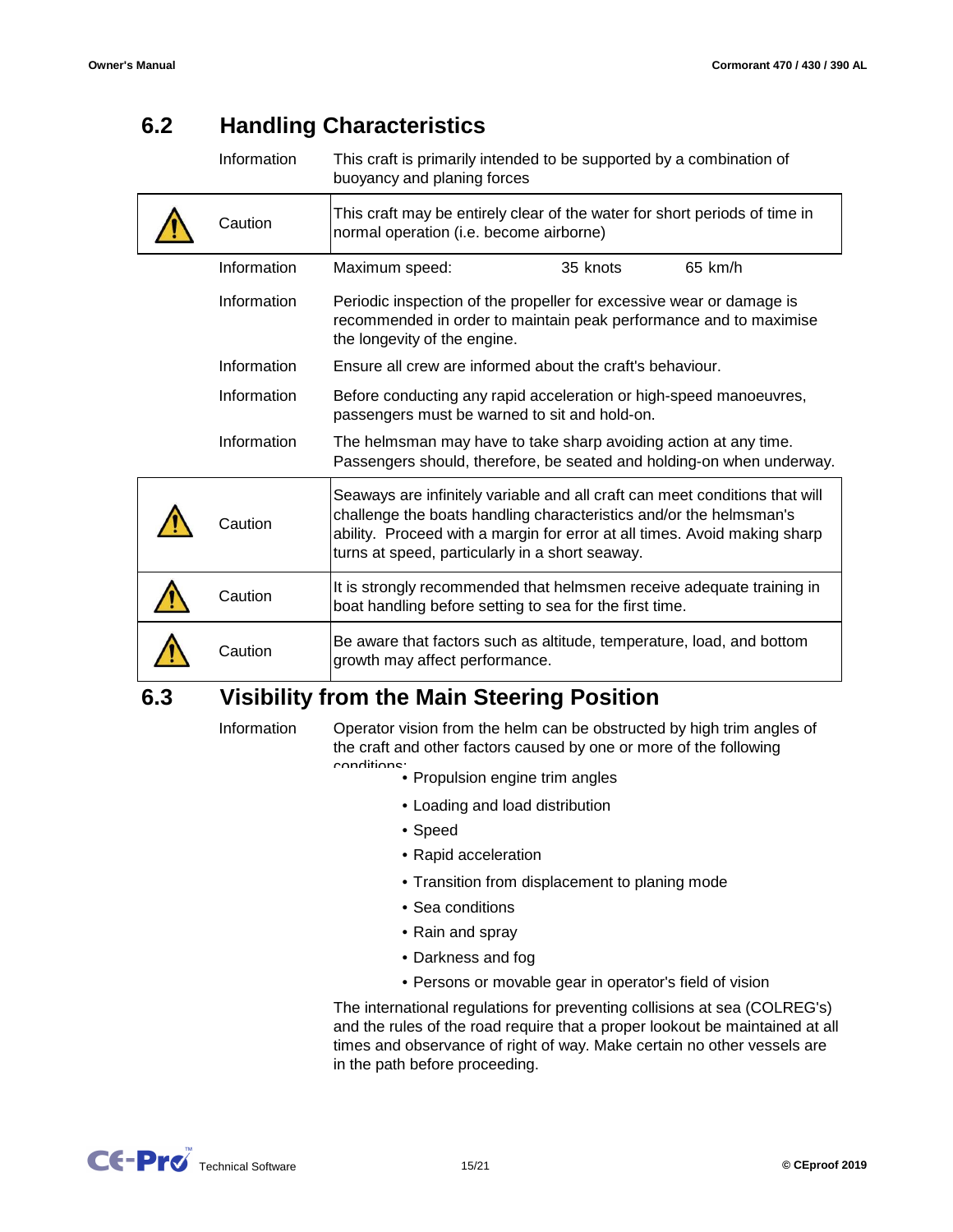#### **6.4 Navigation Lights**

Information Night boating requires running lights. The craft is fitted with the following navigation lights:

| Port | Helm console |
|------|--------------|
| Sthd | Helm console |

The running/navigation lights are controlled at the switch board.

| Caution | Check for proper operation of navigation lights before heading out and<br>carry replacement bulbs for all navigation lights |
|---------|-----------------------------------------------------------------------------------------------------------------------------|
| Caution | Navigation lights may be marked with expiry dates. Ensure that they are<br>replaced as required.                            |
| Caution | Always replace bulbs with one of the same wattage.                                                                          |

#### **6.5 Anchoring, Mooring & Towing**

 $\overline{\Gamma}$ 

It is the owners / operators responsibility to ensure that the mooring lines, towing lines, anchor chains, and anchors are adequate for the vessel's intended use. Owners should also consider what action will be necessary when securing a tow line on board. Information

| Caution     | The breaking strength of lines / chains should not exceed 80% of the<br>breaking strength of the strong point to which it is attached.                               |
|-------------|----------------------------------------------------------------------------------------------------------------------------------------------------------------------|
| Caution     | Always tow or be towed at slow speed. Never exceed the hull speed of a<br>displacement craft when towing or being towed.                                             |
| Caution     | A tow line shall always be made fast in a way that it can be released when<br>under load.                                                                            |
| Information | When at anchor, it is damaging to leave the full load of the boat resting on<br>the windlass. It is recommended that the chain be tied onto a local strong<br>point. |

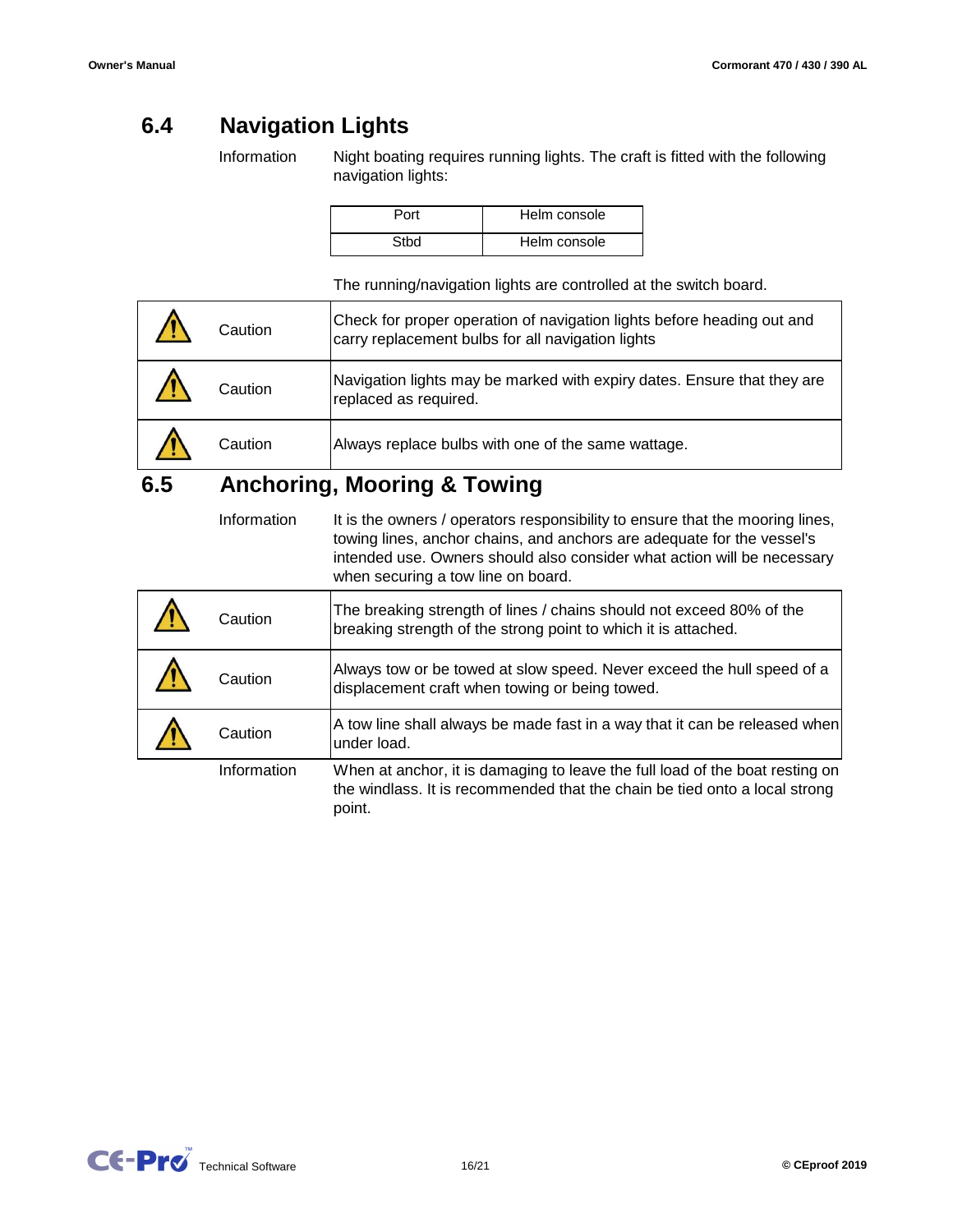#### **6.6 Filling With Fuel**

| Caution            | Never smoke when refuelling, or inspecting or working with the fuel<br>system.                     |
|--------------------|----------------------------------------------------------------------------------------------------|
| Information        | For locations of filler caps, see: 3.2.3                                                           |
|                    | Use the following procedure for filling tanks:                                                     |
|                    | • Remove portable tank(s) from the craft for filling ashore.                                       |
|                    | • Open the filler cap & start filling the tank.                                                    |
|                    | • Check the contents of the tank by monitoring the tank level<br>indicator                         |
|                    | • Don't fill the tank to its maximum: allow for expansion                                          |
|                    | • Close deck fittings tightly, but don't over-tighten since this will<br>damage the rubber o-rings |
|                    | • (make an entry in ship's log)                                                                    |
|                    | Fuel is considered chemical waste. Keep an absorbing cloth close by                                |
| Caution            | when filling tanks.                                                                                |
| <b>MAINTENANCE</b> |                                                                                                    |

Regular inspection and maintenance is an essential activity to ensure the boat's longevity and the crew's safety.

This section includes a generic table which details typical inspection and maintenance intervals. This is not specific to your craft and some sections will not apply.

The necessary frequency of service or maintenance depends upon the environment in which the boat operates. The intervals listed in this section should be viewed as maximums.

| Caution | Modifications that may affect the safety characteristics of the craft should<br>be assessed, executed and documented by competent people. |
|---------|-------------------------------------------------------------------------------------------------------------------------------------------|
| Caution | Any change in the disposition of the masses aboard may significantly<br>affect the stability, trim and performance of the boat            |

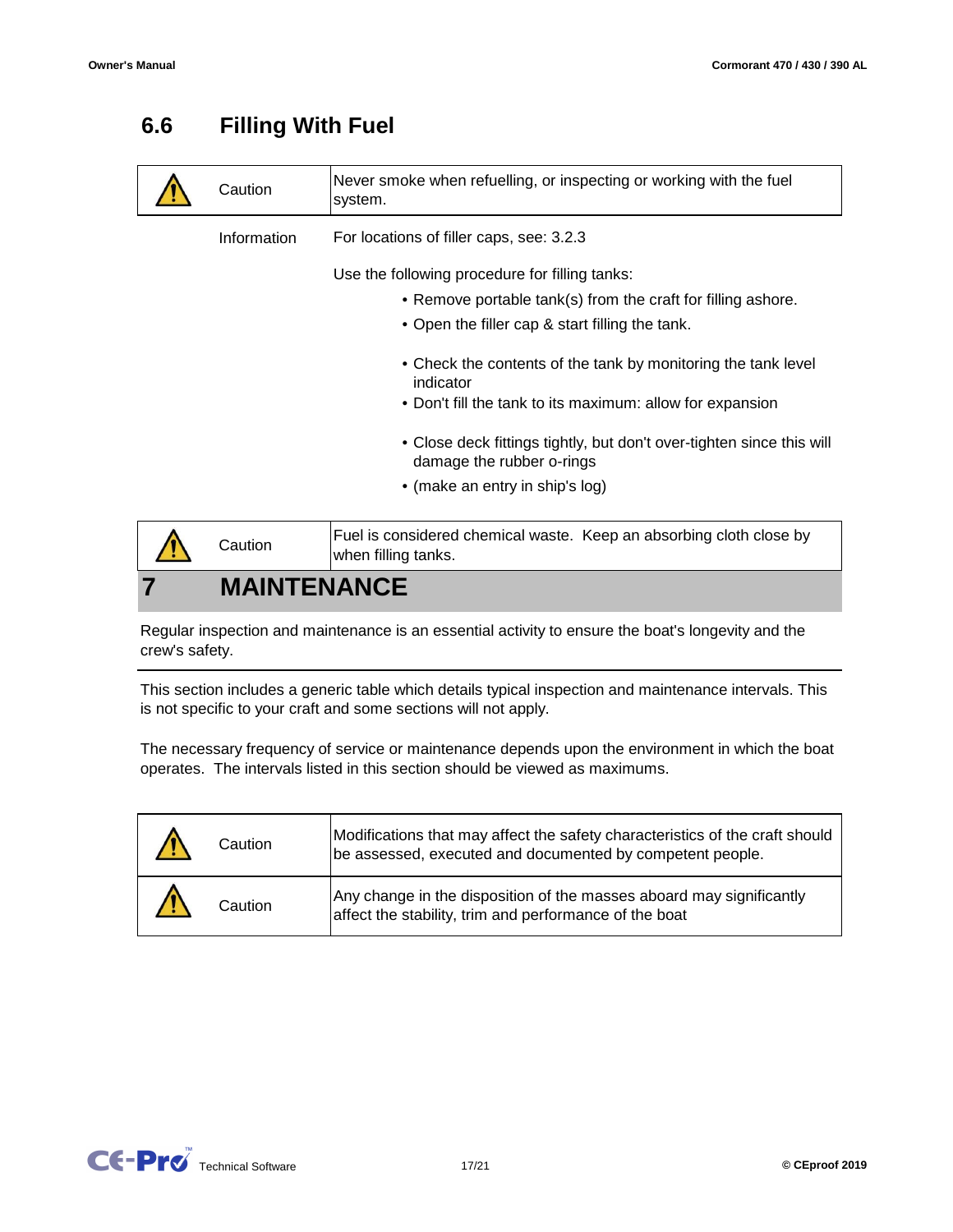| <b>NET:</b>              | x - Activity required<br>1 - Activity required by qualified individual |                                                                  |                 |              |                              |                         |
|--------------------------|------------------------------------------------------------------------|------------------------------------------------------------------|-----------------|--------------|------------------------------|-------------------------|
|                          |                                                                        | <b>INTERVAL</b>                                                  |                 |              |                              |                         |
|                          |                                                                        |                                                                  |                 | <b>Every</b> |                              |                         |
|                          |                                                                        | <b>Before</b>                                                    | <b>After</b>    | 25* Or       | Every 50*                    | Every 6                 |
|                          |                                                                        | <b>Every</b>                                                     | <b>First 20</b> | 50           | Or 100                       | mnth or                 |
| <b>Item</b>              | <b>Required Maintenance/Service</b>                                    | <b>Use</b>                                                       | <b>Hours</b>    | <b>Hours</b> | <b>Hours</b>                 | <b>Annual</b>           |
|                          | <b>Miscellaneous</b>                                                   |                                                                  |                 |              |                              |                         |
| <b>Battery</b>           | Check water level                                                      | X                                                                | X               | X            |                              |                         |
| <b>Navigation Lights</b> | Check working                                                          | $\overline{X}$                                                   |                 |              |                              |                         |
| <b>Bilge Area</b>        | Clean & limber holes free                                              |                                                                  |                 |              |                              | X                       |
| <b>Bilge Blowers</b>     | Hose connections tight                                                 |                                                                  |                 | X            |                              | X                       |
| <b>Bilge Pumps</b>       | Float switch operates freely                                           |                                                                  |                 |              |                              | $\overline{\mathsf{x}}$ |
| Bilge drain plug         | Installed and tight                                                    | X                                                                |                 |              |                              |                         |
| Zinc anodes              | Check and replace                                                      |                                                                  |                 | As needed    |                              |                         |
| Hull                     | Check for loose, damaged or missing<br>parts                           | Whenever out of the water and always after<br>striking an object |                 |              |                              |                         |
|                          | <b>Controls</b>                                                        |                                                                  |                 |              |                              |                         |
| Steering                 | Check for proper operation                                             |                                                                  |                 |              |                              | Y                       |
| Steering                 | Power steering oil level                                               | $\overline{X}$                                                   |                 |              |                              |                         |
| Throttle                 | Lubricate. Include all shift linkage and<br>pivot points               |                                                                  | X               |              | Χ                            | Χ                       |
|                          | <b>Electrical</b>                                                      |                                                                  |                 |              |                              |                         |
| Connections              | Check for looseness                                                    |                                                                  |                 |              |                              | Y                       |
|                          | <b>Engine</b>                                                          |                                                                  |                 |              |                              |                         |
| Alarm                    | Check                                                                  | Χ                                                                |                 |              |                              |                         |
| <b>Cooling System</b>    | Check for leaks with engine running                                    |                                                                  |                 |              |                              |                         |
| Crank vent system        | Clean                                                                  |                                                                  | X               |              | X                            |                         |
| Drive belts              | Check for wear                                                         | X                                                                |                 |              |                              |                         |
| <b>Flame Arrestor</b>    | Clean                                                                  |                                                                  | X               |              | $\overline{\mathsf{x}}$      |                         |
| <b>Fuel Filter</b>       | Replace                                                                |                                                                  |                 |              | X                            |                         |
| Mounts (Fasteners)       | Tighten                                                                |                                                                  | X               |              |                              | X                       |
| Oil and Filter           | Replace                                                                |                                                                  |                 |              | X                            | X                       |
| Oil Level                | Check                                                                  | X                                                                |                 |              |                              |                         |
| Propeller                | Inspect for damage                                                     |                                                                  |                 |              | Always after striking object |                         |
|                          | <b>Fuel System</b>                                                     |                                                                  |                 |              |                              |                         |
| Connections &            | Check for leaks & wear                                                 | X                                                                | X               | X.           |                              |                         |
| Lines                    |                                                                        |                                                                  |                 |              |                              |                         |
| Tanks                    | Check for leaks & tightness of<br>connections                          | X                                                                | X               | X            |                              |                         |
|                          | <b>Exterior</b>                                                        |                                                                  |                 |              |                              |                         |
| Topside & Supplies       | Check for loose, damaged or missing<br>parts                           |                                                                  |                 |              |                              | X                       |

## **KEY: X - Activity required Y - Activity required by qualified individual**

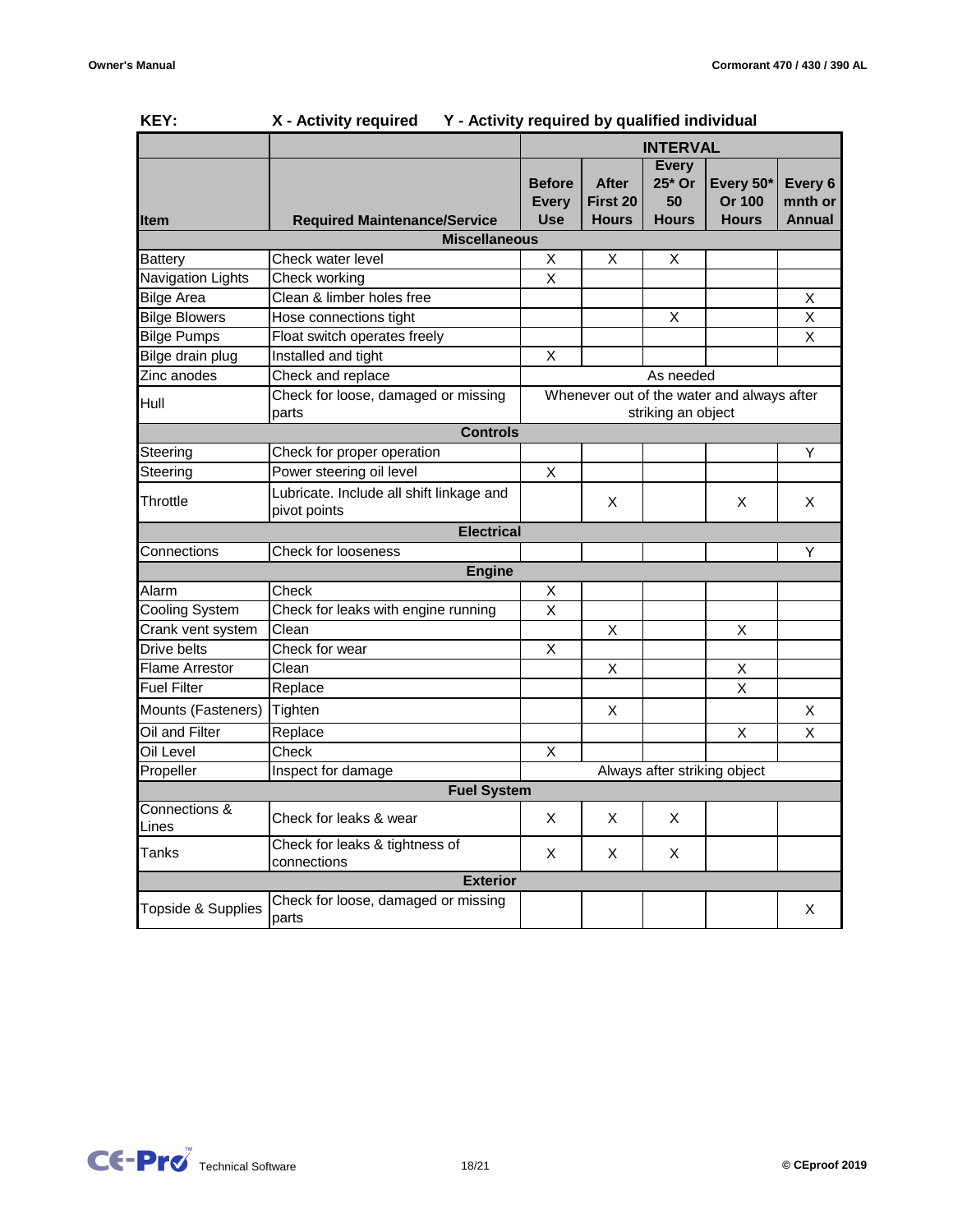#### **7.1 Maintenance & Storage of Tubes**

For details of the tube arrangement, see: 3.2.4

| Caution | The tubes are made of a material that will deteriorate when stored in<br>strong direct sunlight for prolonged period.                                                       |
|---------|-----------------------------------------------------------------------------------------------------------------------------------------------------------------------------|
|         | Always store the boat inside, away from harmful ultra-violet rays.<br>UV protection waxes are recommended to prolong the life of the tubes<br>and to preserve their colour. |
| Ca⊔tion | Certain liquids, such as (battery) acids, oil and petrol can be corrosive to<br>the tube material.                                                                          |

Rinse-off, immediately, any liquid other than water that comes into contact with the tubes.

#### **7.2 Maintaining the Electrical System**

| Warning     | Work on electrical wiring can create shock hazards or sparks.                                                                                                                                                              |
|-------------|----------------------------------------------------------------------------------------------------------------------------------------------------------------------------------------------------------------------------|
|             | Always disconnect power sources and shut off battery switch, breakers<br>and/or pull fuses before checking electrical wiring or connectors.                                                                                |
| Caution     | To prevent arcing or damage to the alternator, always disconnect battery<br>cables before doing any work on the engine's electrical system.                                                                                |
| Caution     | Power feeds for accessory equipment must not be taken from the<br>voltmeter terminals.                                                                                                                                     |
| Information | Check all wiring for proper support.<br>Check all wiring insulation for signs of fraying or chafing.<br>Check all terminals for corrosion - corroded terminals and connectors<br>should be replaced or thoroughly cleaned. |

Tighten all terminals securely and spray them with light marine preservative oil.

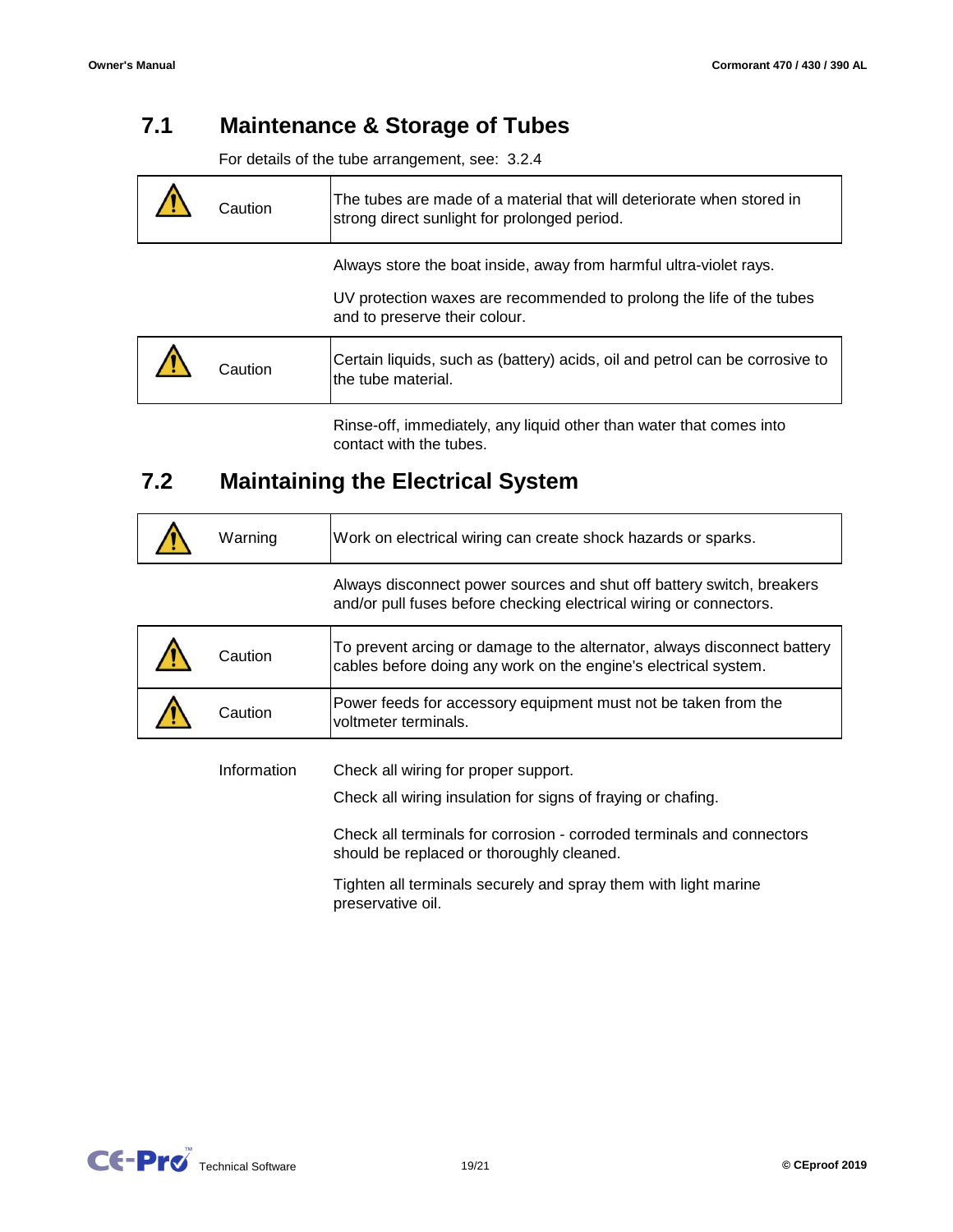#### **7.3 Winter Storage**

You should refer to the advice given in the various handbooks supplied with this manual.

In addition to this you should, for example, consider the following:

- Remove, charge and store the batteries in a warm & dry ventilated place
- Grease the appropriate steering gear components
- Ensure the engine cooling water has the correct proportion of anti-freeze
- Take away any removable delicate on board electrics and electronics
- Check and protect all the systems on the boat
- Remove all water from the craft and protect it from rain
- Ensure deck drains are clear
- Check the sacrificial anodes and replace as necessary

#### **7.4 Maintaining the Power Steering System**

wear and failure.

| Caution     | Refer to the engine operator's manual for proper fluid levels and<br>lubricants as well as operating and warranty information.                                                      |
|-------------|-------------------------------------------------------------------------------------------------------------------------------------------------------------------------------------|
| Information | Lubricate the control valve on the power steering cylinder through the<br>grease fitting with multipurpose lubricant until grease appears around the<br>rubber boot.                |
|             | Lubricate control valve through grease fitting with multi-purpose lubricant<br>until grease is visible around rubber boot.                                                          |
|             | Coat power steering output shaft and exposed steering cable end with<br>multi-purpose lubricant.                                                                                    |
|             | Lubricate cable end guide pivot point with engine oil.                                                                                                                              |
|             | Run engine for 20 to 30 minutes and check power steering fluid level. If<br>low, add type "A" automatic transmission fluid to bring level up to the<br>FULL mark on the dipstick.   |
|             | NOTE: If the engine is cold, allow room for expansion.                                                                                                                              |
|             | Inspect all hydraulic lines and hoses for leaks. Ensure all lines and hoses<br>are free from friction and exposure to extreme heat. Tighten all fittings<br>and clamps as required. |
|             | Check all bolts for tightness.                                                                                                                                                      |
| Warning     | Check pump pulley drive belt for wear and proper tension. Avoid over<br>tightening drive belts. Belts that are too tight can cause excessive bearing                                |